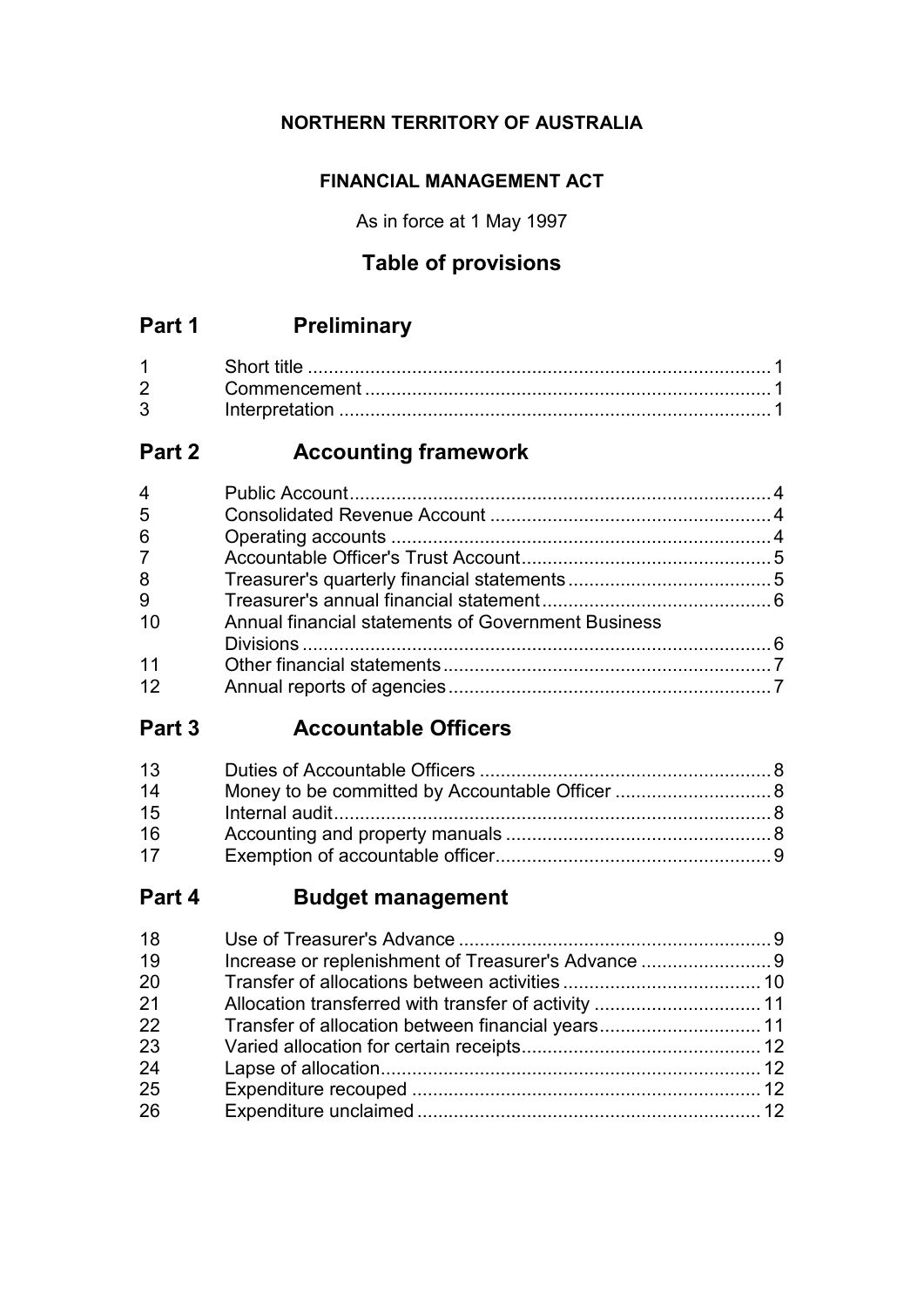# **Part 5 Funds management**

| 27 |  |
|----|--|
| 28 |  |
| 29 |  |
| 30 |  |
| 31 |  |
| 32 |  |
| 33 |  |
| 34 |  |
| 35 |  |
| 36 |  |
| 37 |  |

# **Part 6 Administration**

| .38 |  |
|-----|--|
| 39  |  |

# **Part 7 Miscellaneous**

| , <del>c</del> > ……………………………………………………………………………………… IO |  |
|-------------------------------------------------------|--|
|                                                       |  |

# **Part 8 Repeal, savings and transitional**

| 42 |  |
|----|--|
| 43 |  |
| 44 |  |
| 45 |  |

# **Schedule**

**ENDNOTES**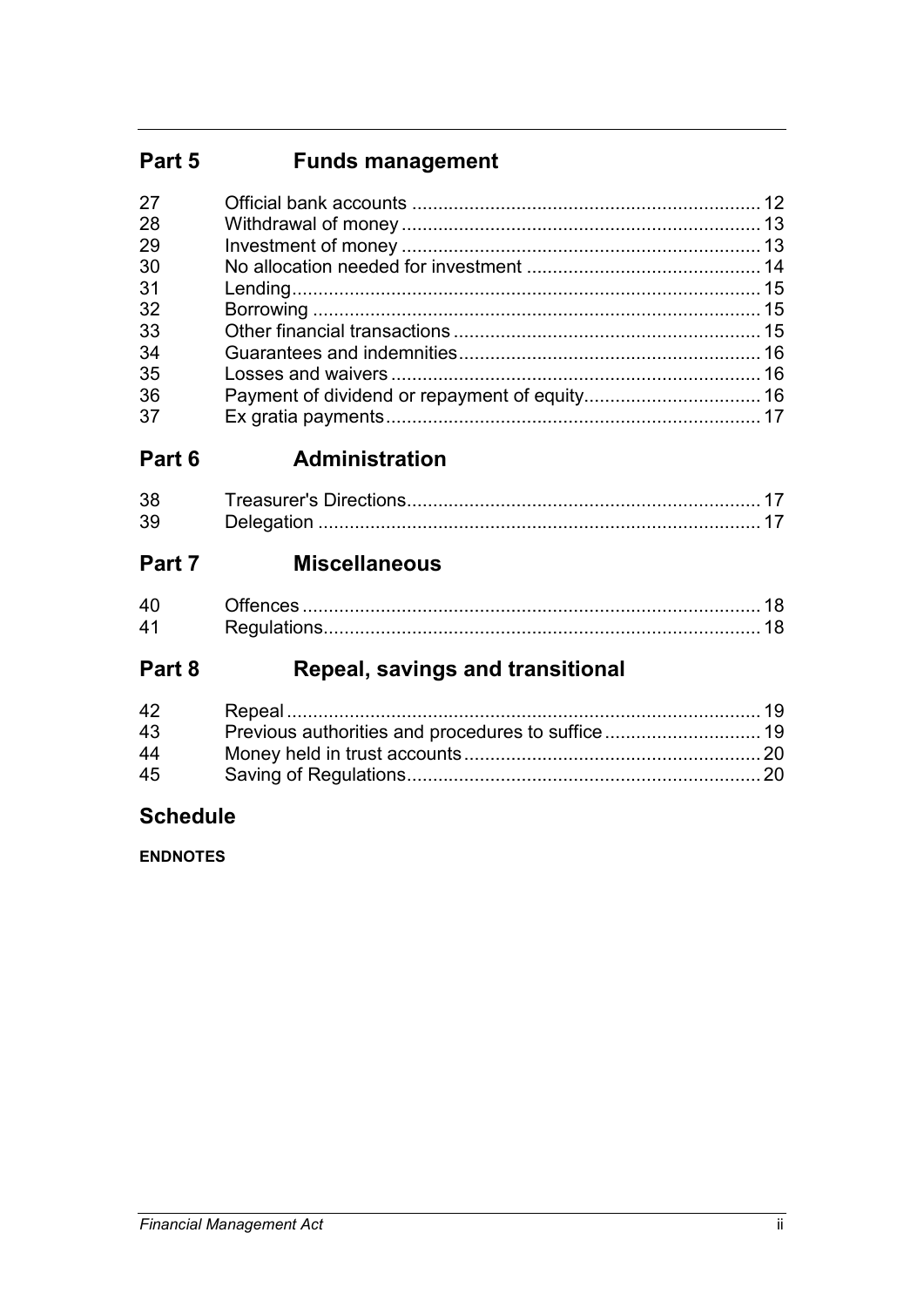# **NORTHERN TERRITORY OF AUSTRALIA**

As in force at 1 May 1997 \_\_\_\_\_\_\_\_\_\_\_\_\_\_\_\_\_\_\_\_

\_\_\_\_\_\_\_\_\_\_\_\_\_\_\_\_\_\_\_\_

#### **FINANCIAL MANAGEMENT ACT**

#### **An Act relating to the financial management of the Territory and certain Government business activities, and for related purposes**

#### **Part 1 Preliminary**

#### **1 Short title**

This Act may be cited as the *Financial Management Act*.

#### **2 Commencement**

This Act shall come into operation on a date to be fixed by the Administrator by notice in the *Gazette*.

#### **3 Interpretation**

(1) In this Act, unless the contrary intention appears:

*Accountable Officer*, in relation to an Agency or an Activity, means:

- (a) the chief executive (however described) of the Agency or of the Agency to which the Activity is allotted by or under an Administrative Arrangements Order or an Act; or
- (b) the person who the Treasurer declares in writing to be the Accountable Officer for the purposes of this Act.

*accounts* mean the records, however compiled, recorded or stored (whether in written or printed form or on film or by electronic process or otherwise) of transactions in respect of money or property held by or for the Territory or an Agency, and includes books, documents, writings, money forms, vouchers and other recorded information of any kind from which accounts have been compiled.

*Activity* means an Activity of Government specified in an Appropriation Act, and includes an Activity specified in a direction, determination or approval under section 18, 20 or 21 (whether or not the Activity is specified in, or in a schedule to, an Appropriation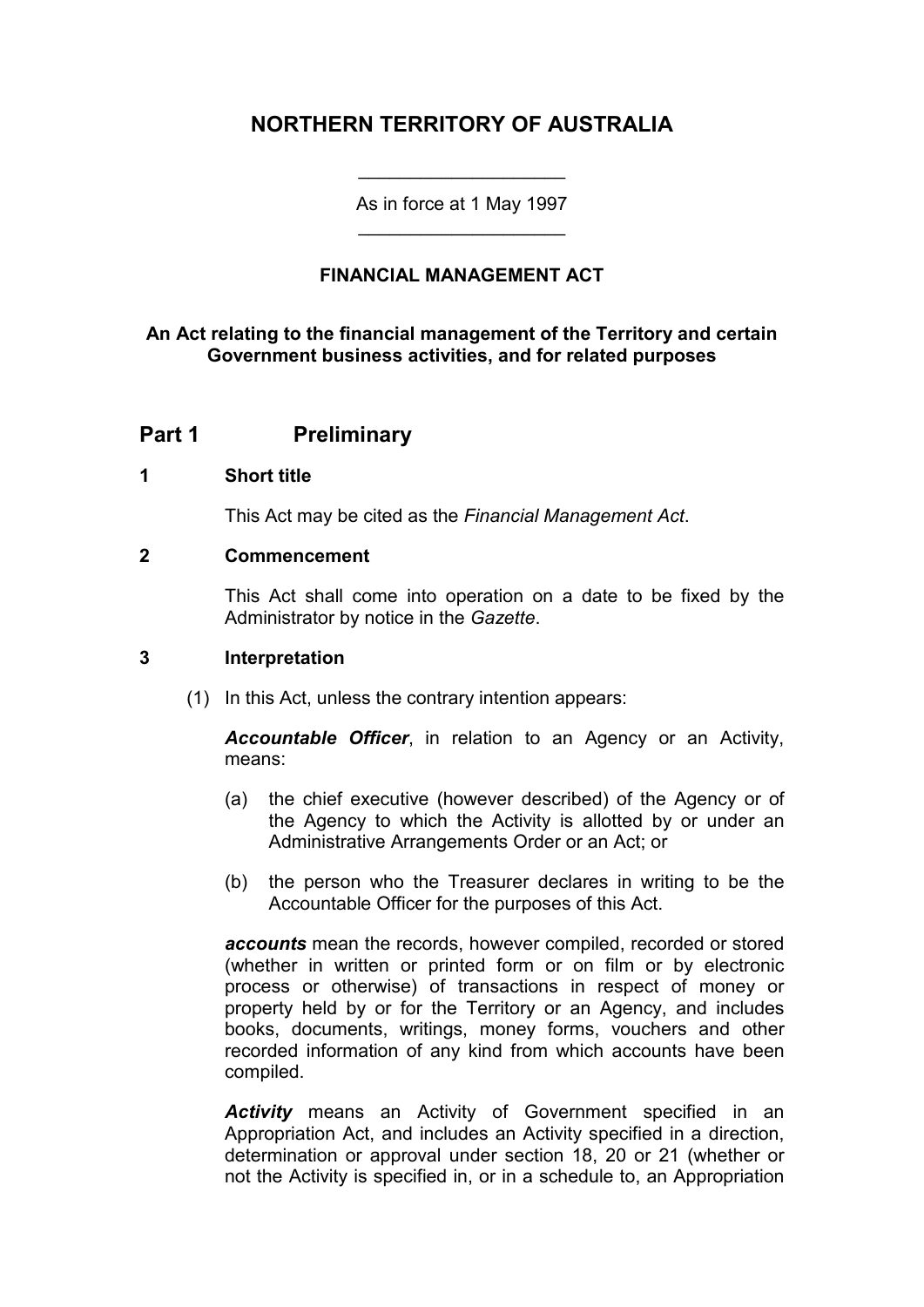Act) or created since the previous annual Appropriation Act.

*Agency* means a unit of government administration, or office or statutory corporation, nominated in an Administrative Arrangements Order as an Agency for the purposes of this Act, and includes, where the case requires, a part or division (by whatever name called) of an Agency.

#### *Allocation* means:

- (a) the amount specified in an Appropriation Act as available for expenditure on an Activity, and includes any variation in that amount authorised in accordance with this or any other Act; or
- (b) an amount required by any other Act to be provided from the public moneys of the Territory for expenditure on a particular Activity or for a particular purpose.

*Appropriation Act* includes a *Supply Act*, an annual Appropriation Act or an additional Appropriation Act which authorises an Allocation to an Activity.

*audit* has the same meaning as in the *Audit Act*.

*employee*, in relation to an Agency, means a person employed by or in the business of the Agency, and includes the Accountable Officer.

*expenditure* means the payment of money, and includes an advance, transfer, set off or deduction for either actual or accrued expenses made from an Operating Account.

*forward estimates of expenditure* means the estimates of expenditure in forward years as published by the Treasurer.

*Government Business Division* means an Activity or group of Activities a significant proportion of the operating costs of which is recovered through charges on users and which is determined by the Treasurer to be a Government Business Division.

*internal control* means the methods and procedures adopted within an Agency to:

- (a) promote operational efficiency, effectiveness and economy;
- (b) safeguard its assets and manage its liabilities and contingent liabilities;
- (c) deter and protect against fraud;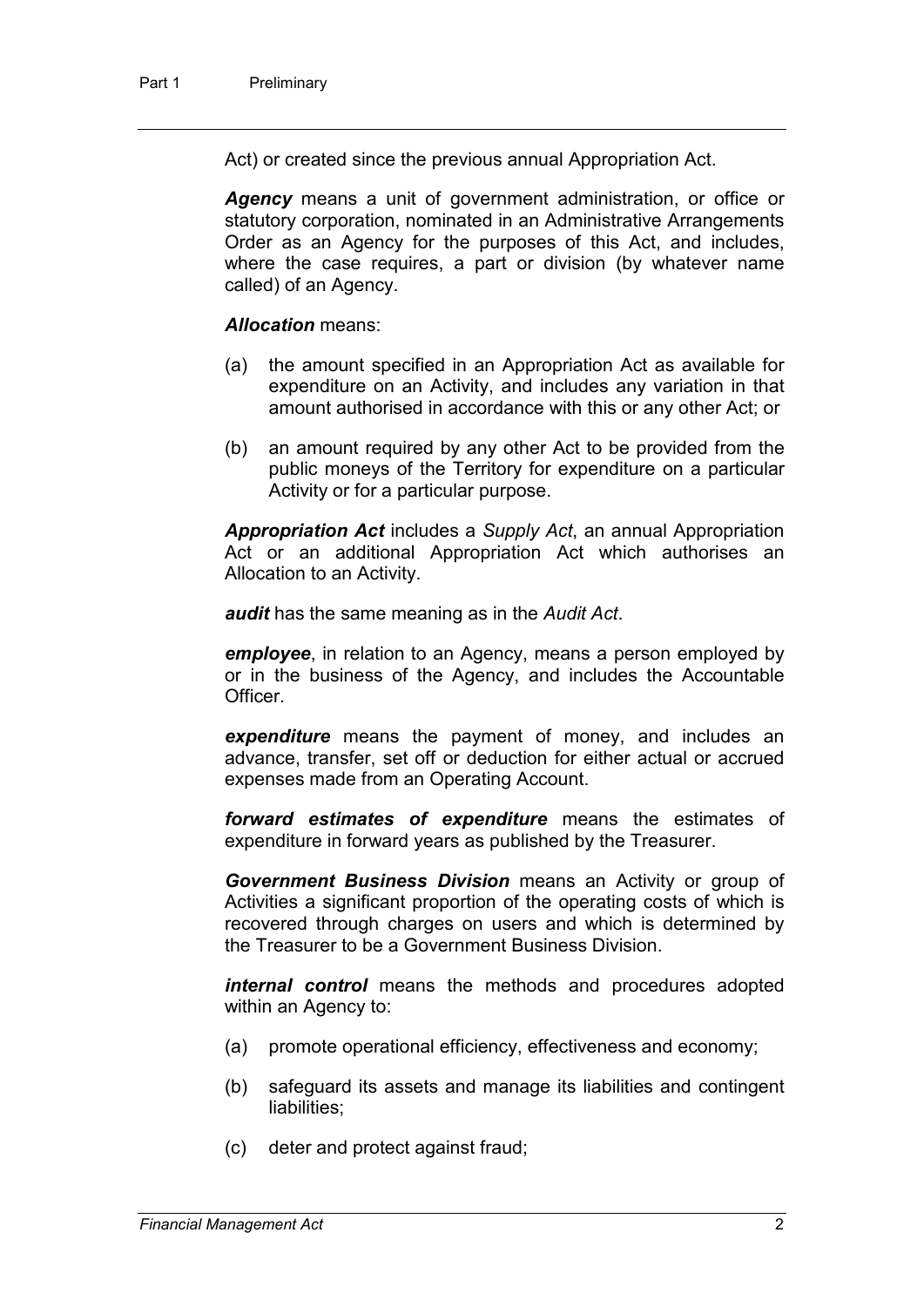- (d) maintain the accuracy and reliability of its accounting information; and
- (e) ensure compliance with legislative provisions.

*loss* includes:

- (a) a loss of or deficiencies in money or property held by or for the Territory or an Agency;
- (b) a loss arising out of the destruction, condemnation, obsolescence, abandonment, deterioration of or damage to property;
- (c) an irrecoverable overpayment and debts;
- (d) expenditure made without lawful authority; and
- (e) a loss of money due to failure to assess and levy revenue and other amounts receivable.

*money* means cash or negotiable instruments collected, received or held by or due to a person for or on behalf of the Territory or an Agency or held in an official bank account.

*official bank account* means the Northern Territory Government Account or another bank account opened by the Treasurer in pursuance of section 27.

#### *Operating Account* means:

- (a) a Government Business Division Operating Account; or
- (b) an Agency Operating Account,

established under section 6(1).

*securities* include inscribed stock, debentures, bonds, debenture stock, notes and any other document creating, evidencing or acknowledging indebtedness (whether or not constituting a charge on property).

*Treasurer's Advance* means an Allocation of that name.

(2) A reference in this Act to a Minister in relation to an Agency (whether the relationship is by reference to the Accountable Officer, Operating Account, Activity or otherwise) is a reference to the Minister to whom the administration of the Agency, or the Act by or under which the Agency is established, is allotted under an Administrative Arrangements Order or an Act.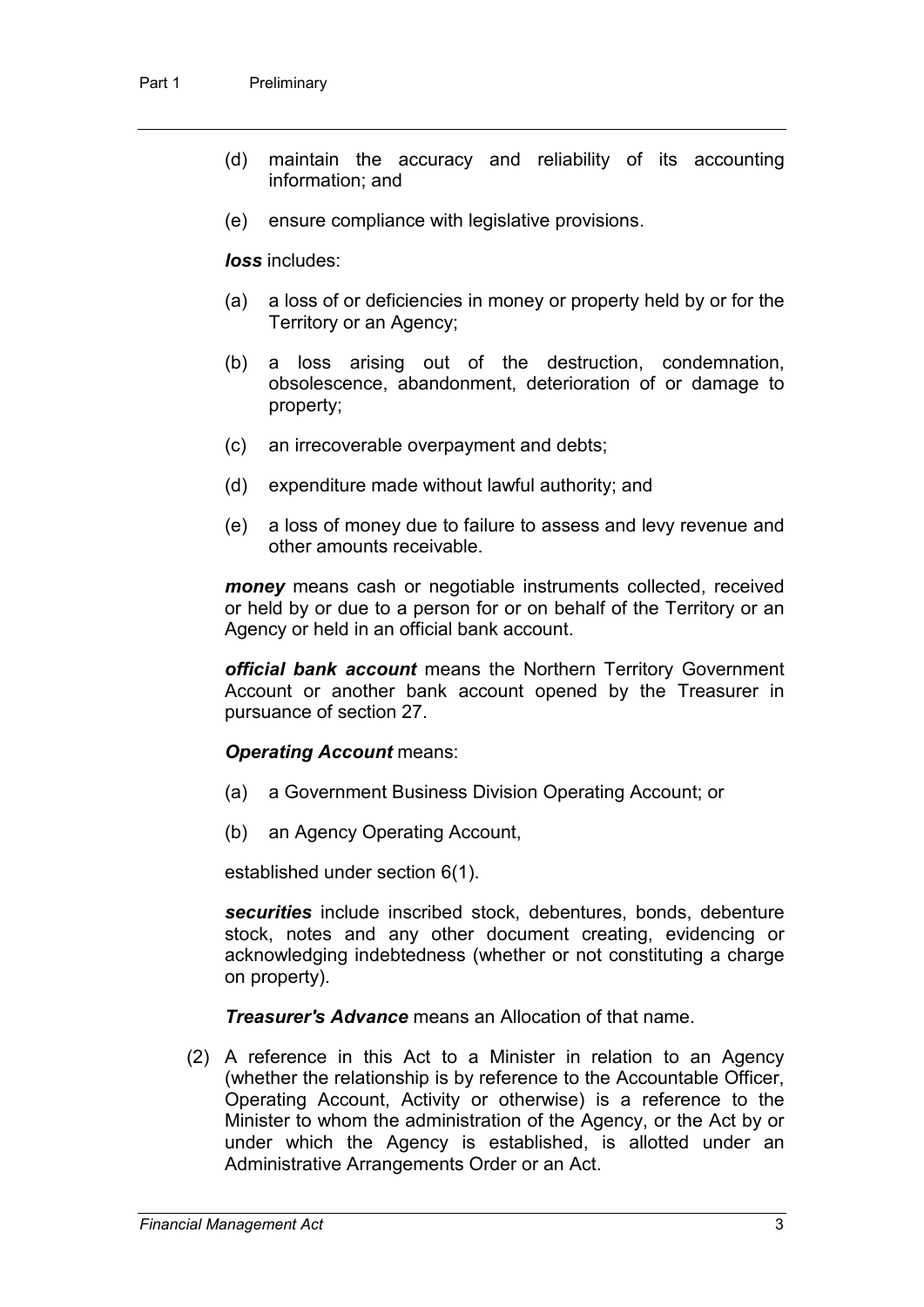### **Part 2 Accounting framework**

#### **4 Public Account**

- (1) The Treasurer shall establish and keep a Public Account of the receipts and expenditure of the Territory and Agencies.
- (2) The Public Account shall consist of:
	- (a) the Consolidated Revenue Account; and
	- (b) the Operating Accounts.

#### **5 Consolidated Revenue Account**

- (1) There shall be credited to the Consolidated Revenue Account all money received by or on behalf of the Territory or an Agency except that required or permitted by or under this or any other Act to be credited to an Operating Account or to an Accountable Officer's Trust Account.
- (2) Money shall be withdrawn from the Consolidated Revenue Account only by transfer into an Operating Account.

#### **6 Operating accounts**

- (1) The Treasurer shall establish for each Agency:
	- (a) an Operating Account for each Government Business Division for which the Agency is responsible; and
	- (b) an Agency Operating Account for all other Activities of the Agency;
- (2) There shall be paid into an Operating Account:
	- (a) amounts transferred from the Consolidated Revenue Account in respect of the Activity or Activities to which the Operating Account relates;
	- (b) in the case of an Operating Account for a Government Business Division, all receipts of the Government Business Division; and
	- (c) such other categories of receipts as are from time to time agreed by the Treasurer and the Minister and specified in the Treasurer's Directions issued under section 38.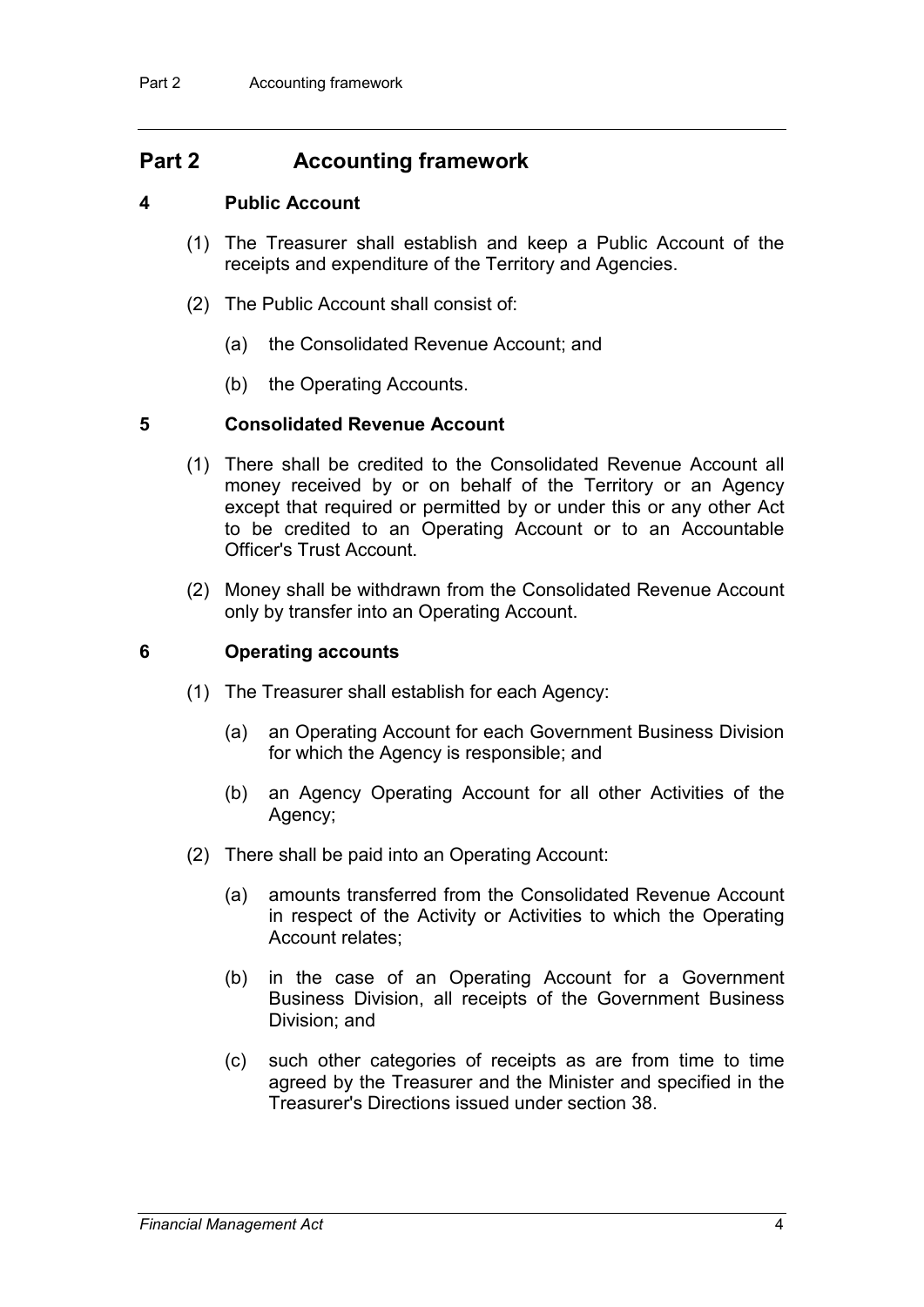- (3) An amount of expenditure incurred may be paid from an Operating Account by the Accountable Officer for the Activity or Activities for which the Operating Account exists.
- (4) Subject to this Act and any other law of the Territory, if the Treasurer is satisfied at any time that there is available in an Agency Operating Account a credit balance in excess of the amount reasonably required, the Treasurer may transfer the whole or a part of the excess from the Operating Account to the Consolidated Revenue Account.
- (5) Each Accountable Officer shall keep the prescribed accounts and records relating to his or her Operating Account.

#### **7 Accountable Officer's Trust Account**

- (1) The Treasurer shall establish such Accountable Officer's Trust Accounts as are required by or under this Act or any other law in force in the Territory to be established for the receipt of money by the Territory or an Agency to be held in trust.
- (2) There shall be credited to the relevant Accountable Officer's Trust Account all money required or permitted by this Act or any other law in force in the Territory to be held in trust by the Territory or the relevant Agency.
- (3) Money may be withdrawn from an Accountable Officer's Trust Account only for the purpose for which the Account is established or for any other purpose authorised by this Act or any other law in force in the Territory.
- (4) Each Accountable Officer shall keep the prescribed accounts and records relating to his or her Accountable Officer's Trust Account.

#### **8 Treasurer's quarterly financial statements**

As soon as practicable after the end of each quarter of a financial year the Treasurer shall prepare and publish in the *Gazette*, in such form as the Treasurer thinks fit, a statement of:

- (a) the receipts, expenditures and balance of the Public Account during the financial year up to the end of the quarter; and
- (b) the cash and investments representing the balances held at the end of the quarter in the Public Account and the Accountable Officers' Trust Accounts.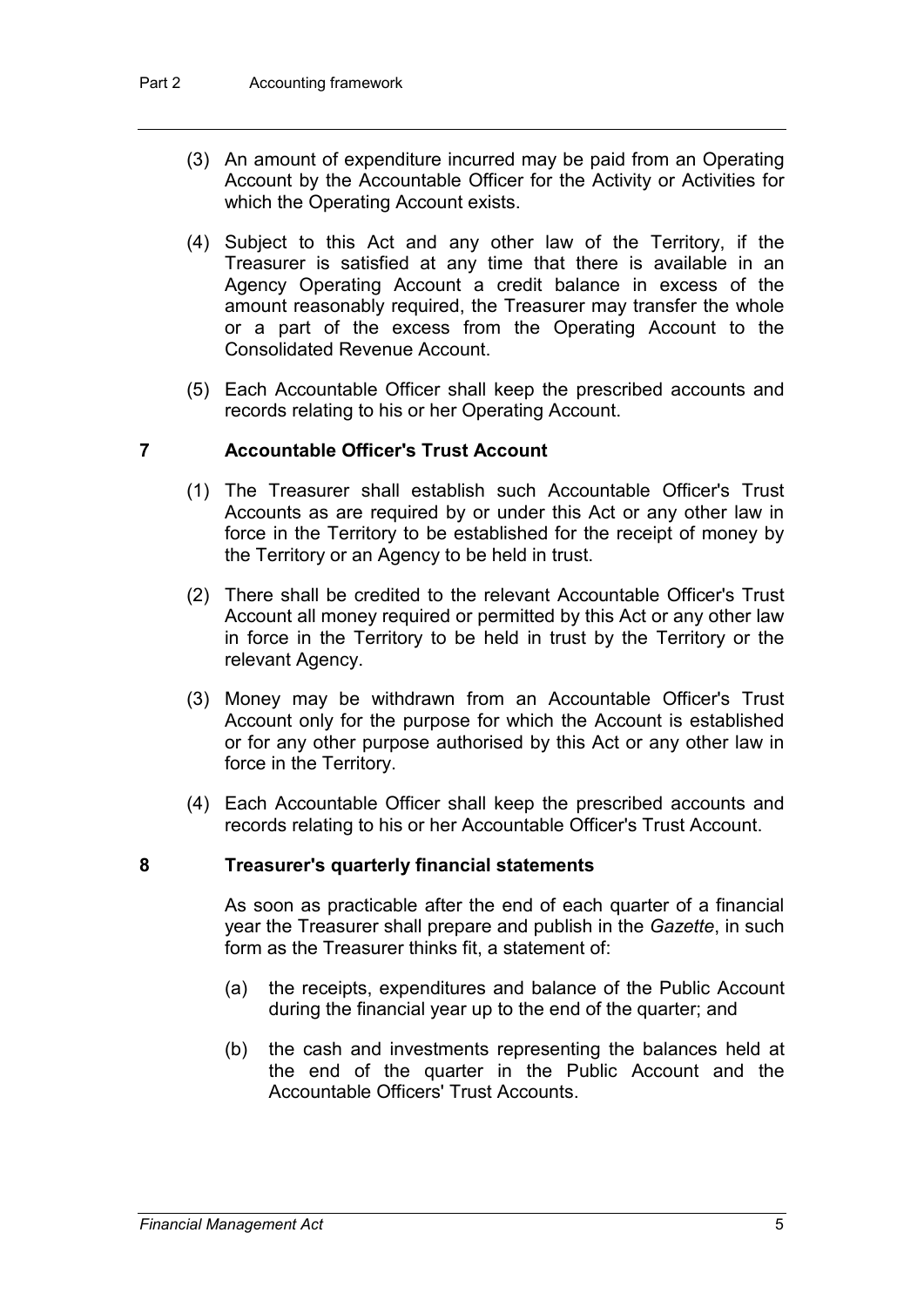#### **9 Treasurer's annual financial statement**

- (1) The Treasurer shall, within the period of 3 months immediately following the end of each financial year or such other period as the Administrator determines in respect of a particular financial year, prepare, in such form as the Treasurer thinks fit, a statement of:
	- (a) receipts, expenditures and balance of the Public Account for the financial year;
	- (b) cash and investments representing the balances in the Public Account and the Accountable Officers' Trust Accounts at the end of the financial year;
	- (c) material Territory and Agency investments in corporations, trusts, joint ventures or similar entities;
	- (d) material liabilities and contingent liabilities of the Territory and Agencies;
	- (e) other material financial obligations of the Territory or an Agency;
	- (f) waivers, postponements, write-offs and gifts that the Treasurer has approved under section 35; and
	- (g) ex gratia payments that the Treasurer directs under section 37.
- (2) The Treasurer shall table a signed copy of the statement prepared under subsection (1), together with a signed copy of the Auditor-General's report under the Audit Act on the statement, in the Legislative Assembly within 6 sitting days of the Assembly after the receipt of the Auditor-General's report by the Treasurer.

#### **10 Annual financial statements of Government Business Divisions**

- (1) The Accountable Officer of an Agency responsible for a Government Business Division shall, within the period of 3 months immediately following the end of the financial year or such other period as the Treasurer in a particular case determines, prepare a financial statement in respect of the Government Business Division.
- (2) A financial statement under subsection (1) shall be prepared in such form as the Treasurer directs and, unless the Treasurer directs otherwise, be prepared on commercial accounting principles.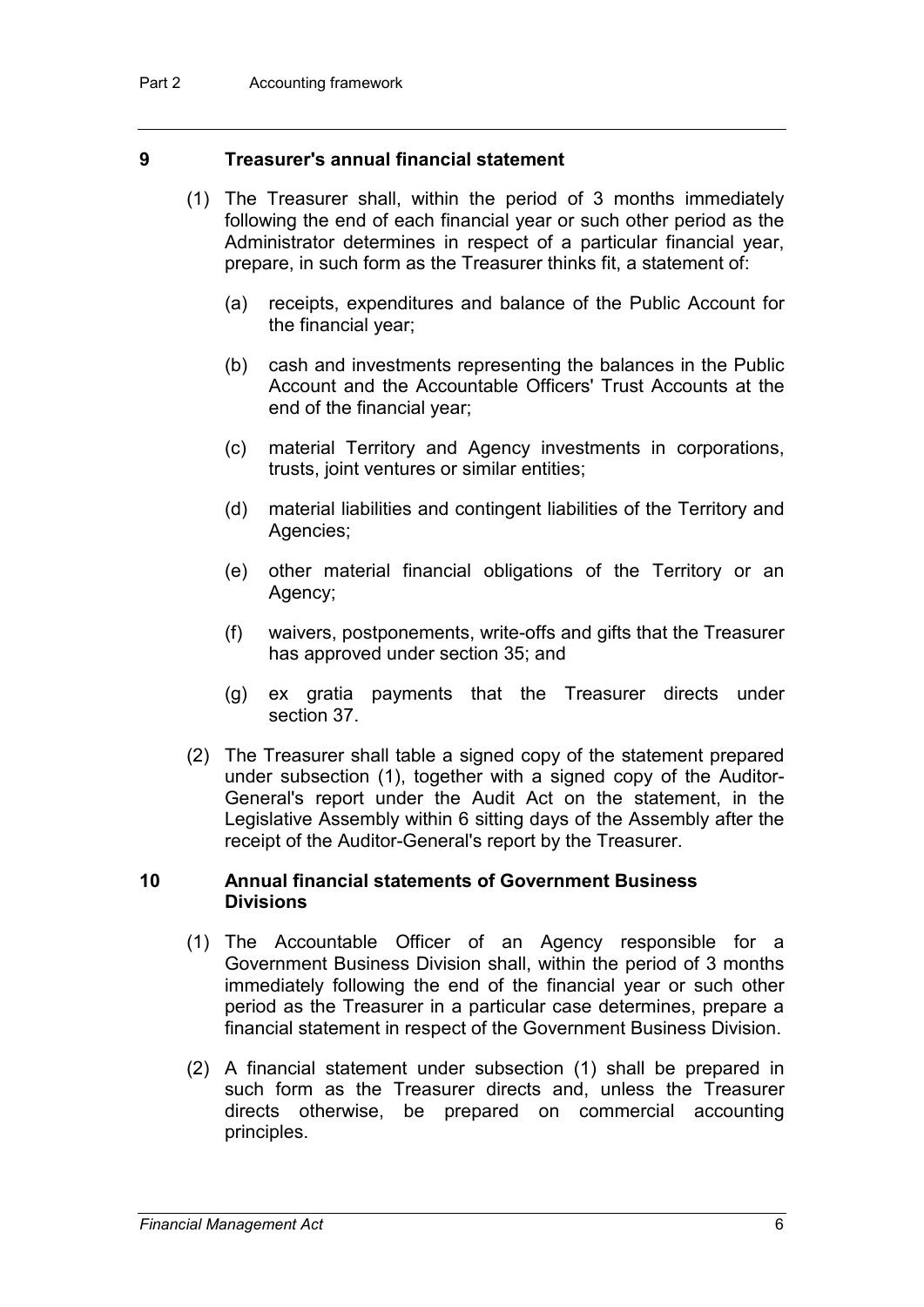- (3) The Accountable Officer shall forward the financial statement to the Auditor-General who shall audit the statement and, within the period of 2 months after receiving it or such other period as the Administrator in a particular case allows, report on the statement to the Minister and forward a copy of the report to the Accountable **Officer**
- (4) The Minister shall table the financial statement and the report of the Auditor-General on the statement in the Legislative Assembly within 6 sitting days of the Assembly after the delivery of the report of the Auditor-General to the Minister.

#### **11 Other financial statements**

- (1) Subject to any other law of the Territory, where the Treasurer so directs, an Accountable Officer shall, within the period of 3 months immediately following the end of the financial year or such other period as the Treasurer in a particular case determines, prepare a financial statement in respect of the operations of his or her Agency or specified functions of the Agency or Activity for the financial year.
- (2) A financial statement under subsection (1) shall be prepared in such form as the Treasurer directs.
- (3) The Treasurer may direct the Accountable Officer to submit the financial statement to the Auditor-General who shall audit it and, within the period of 3 months after receiving it or such other period as the Administrator in a particular case allows, report on the statement to the Minister and forward a copy of the report to the Accountable Officer.
- (4) The Minister shall table the financial statement and the report of the Auditor-General on the statement in the Legislative Assembly within 6 sitting days of the Assembly after the delivery of the report of the Auditor-General to the Minister.

#### **12 Annual reports of agencies**

All annual reports prepared under section 28 of the *Public Sector Employment and Management Act* shall contain financial statements prepared under section 10 or, where a relevant direction by the Treasurer has been given, under section 11.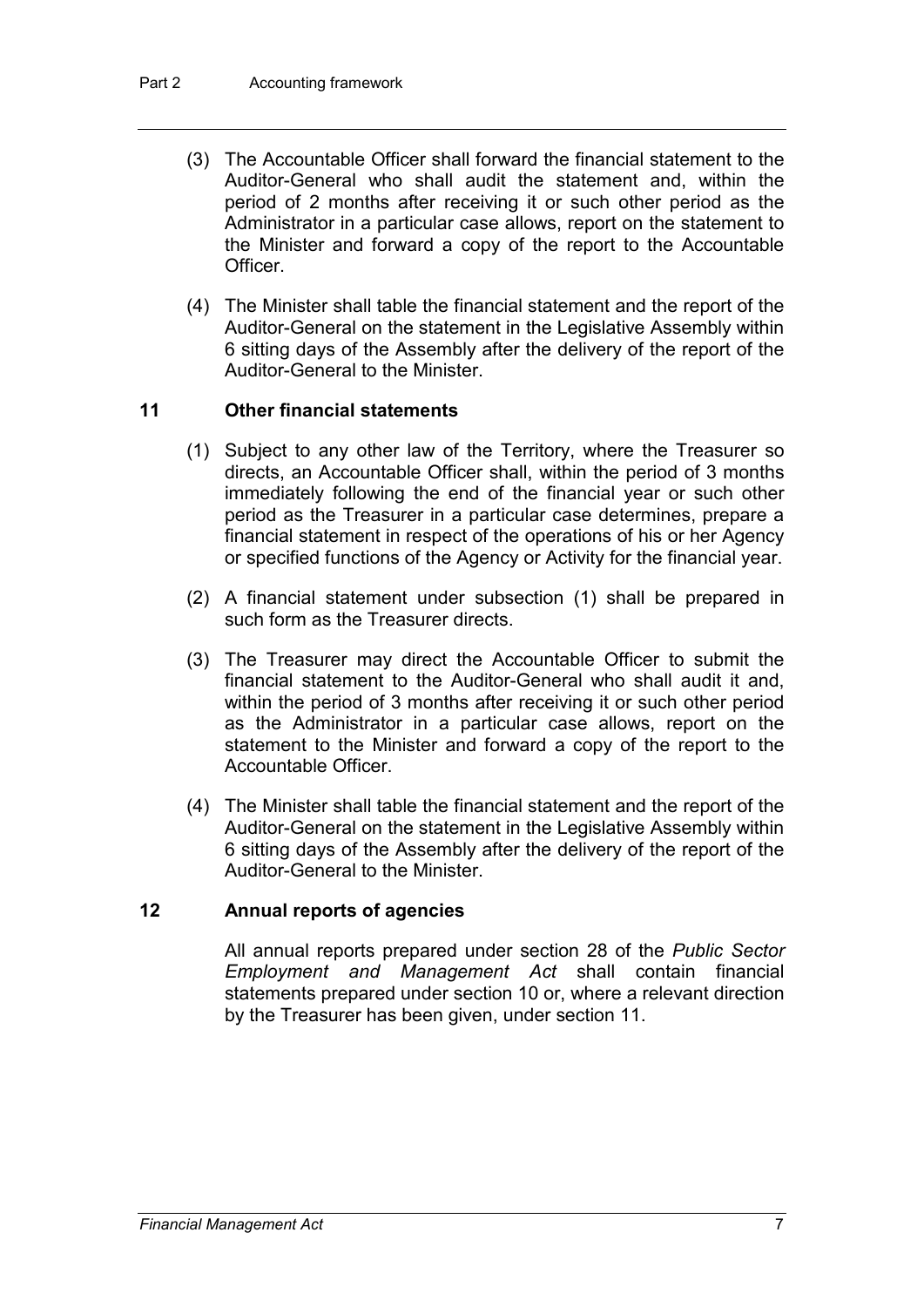### **Part 3 Accountable Officers**

#### **13 Duties of Accountable Officers**

- (1) The Accountable Officer is responsible for the financial administration of his or her Agency and all Activities allotted to the Agency.
- (2) An Accountable Officer shall ensure that:
	- (a) proper records of all transactions affecting the Agency are kept and that employees under his or her control observe the requirements of this Act, the Regulations and the Treasurer's Directions; and
	- (b) procedures in the Agency are such as will at all times afford a proper internal control.

#### **14 Money to be committed by Accountable Officer**

- (1) Money shall not be committed for expenditure except by an Accountable Officer or by a person acting on the authority of an Accountable Officer.
- (2) An Accountable Officer shall not commit money for expenditure unless satisfied that, when payment in respect of the transaction falls due, there will be an Allocation sufficient for the making of the payment.
- (3) The Minister may, in writing, direct an Accountable Officer to commit money for a purpose incidental to an Activity for which the Accountable Officer is responsible and, subject to subsection (2), the Accountable Officer shall comply with the direction.

#### **15 Internal audit**

- (1) An Accountable Officer shall ensure that the Agency has an adequate internal audit capacity to assist the Accountable Officer in the performance of his or her functions under this Act.
- (2) The person in charge of an internal audit of an Agency shall, as soon as practicable after completing the internal audit, report to the Accountable Officer the result of the audit.

#### **16 Accounting and property manuals**

(1) Each Accountable Officer shall issue and maintain an accounting and property manual for the use of the employees of the Agency.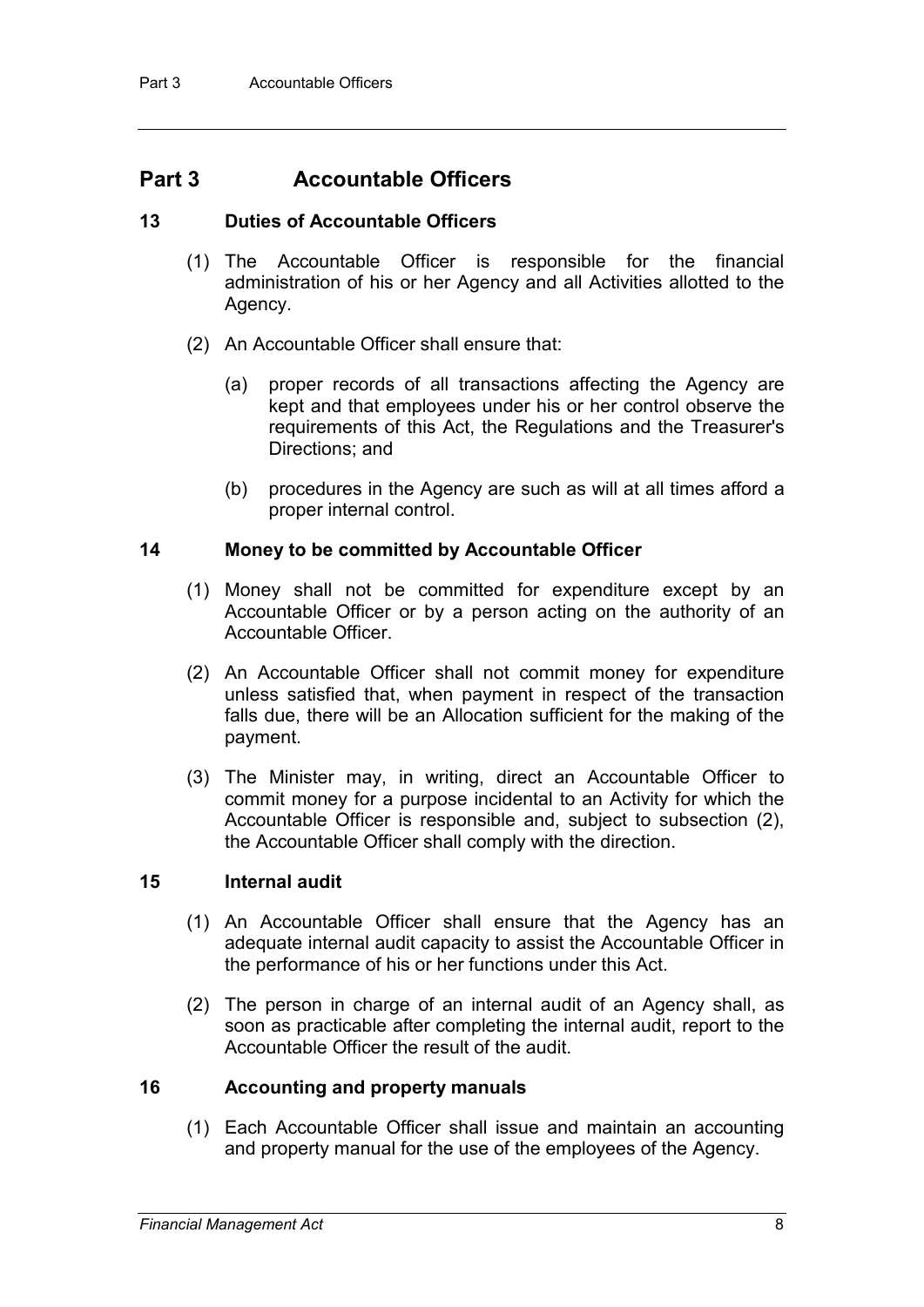- (2) The accounting and property manual shall not be inconsistent with this Act, any other law of the Territory and the Treasurer's Directions.
- (3) The Accountable Officer shall furnish to the Minister a copy of the accounting and property manual and every amendment to the manual.
- (4) A copy of or, in an appropriate case, an extract from, an accounting and property manual shall be made available by the Accountable Officer to every employee of the Agency.
- (5) Every employee shall, subject to this Act, comply with the accounting and property manual for the Agency.

#### **17 Exemption of accountable officer**

- (1) The Administrator may, by instrument in writing, direct that an Accountable Officer need not comply with this Act or such provisions of or under this Act as are specified in the instrument, or need only to comply with a provision subject to such conditions as the Administrator thinks fit and specifies in the instrument, and while the direction remains in force the Accountable Officer need not comply with the Act or the provision, or shall comply subject to those conditions, as the case may be.
- (2) The Treasurer shall table a copy of an instrument under subsection (1) in the Legislative Assembly within 6 sitting days of the Assembly after the instrument is made.

#### **Part 4 Budget management**

#### **18 Use of Treasurer's Advance**

- (1) The Treasurer may supplement an Allocation to an Activity by transferring a portion of the Treasurer's Advance to the Activity.
- (2) The Treasurer may transfer a proportion of the Treasurer's Advance to an Activity to which no Allocation has been made by an Appropriation Act.

#### **19 Increase or replenishment of Treasurer's Advance**

(1) Where the Administrator is satisfied, because of the reasons provided to him or her by the Treasurer, that the balance in the Consolidated Revenue Account will be in excess of that required, the Administrator may increase the Allocation to the Treasurer's Advance by an amount not exceeding the amount of the excess or 5% of the total of Allocations provided by Appropriation Acts for the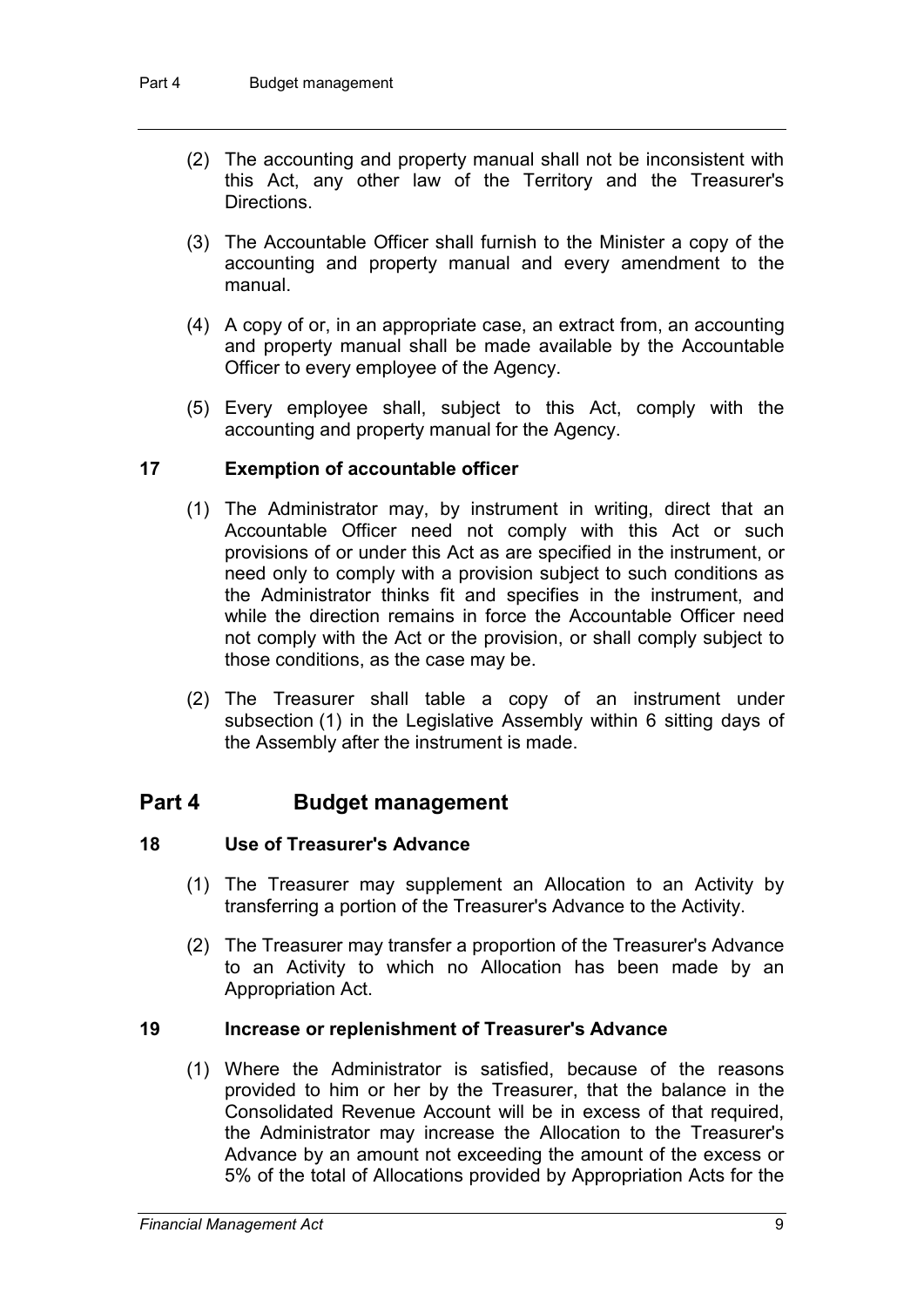financial year, whichever is the lesser.

- (2) The Allocation to the Treasurer's Advance may be increased in the course of a financial year by a transfer in accordance with section 20.
- (3) The Allocation to the Treasurer's Advance may be replenished in the course of a financial year by the writing back to the Treasurer's Advance of amounts previously transferred to an Activity and no longer required.
- (4) Where an increase in the Allocation to the Treasurer's Advance has been made under subsection (1), the Treasurer shall table in the Legislative Assembly, within 6 sitting days of the Assembly after the increase is made, a statement setting out:
	- (a) the reasons given to the Administrator and referred to in that subsection; and
	- (b) the amount by which the Treasurer's Advance has been increased.

#### **20 Transfer of allocations between activities**

- (1) Where the exigencies of the administration of government require it and there is excess Allocation available to an Activity, the excess Allocation may be transferred to another Activity or Activities:
	- (a) by the Administrator, in writing, so directing;
	- (b) where the excess Allocation is below the prescribed limit, by the Treasurer, in writing, so directing; or
	- (c) where the excess Allocation is below the prescribed limit and the Activity to which the excess is being transferred is the responsibility of the same Agency, by the Minister, in writing, so directing.
- (2) The Treasurer shall table a direction under subsection (1)(a) or (b) in the Legislative Assembly within 6 sitting days of the Assembly after the direction is given.
- (3) The Minister shall, as soon as practicable after giving a direction under subsection (1)(c), forward a copy of the direction to the Treasurer.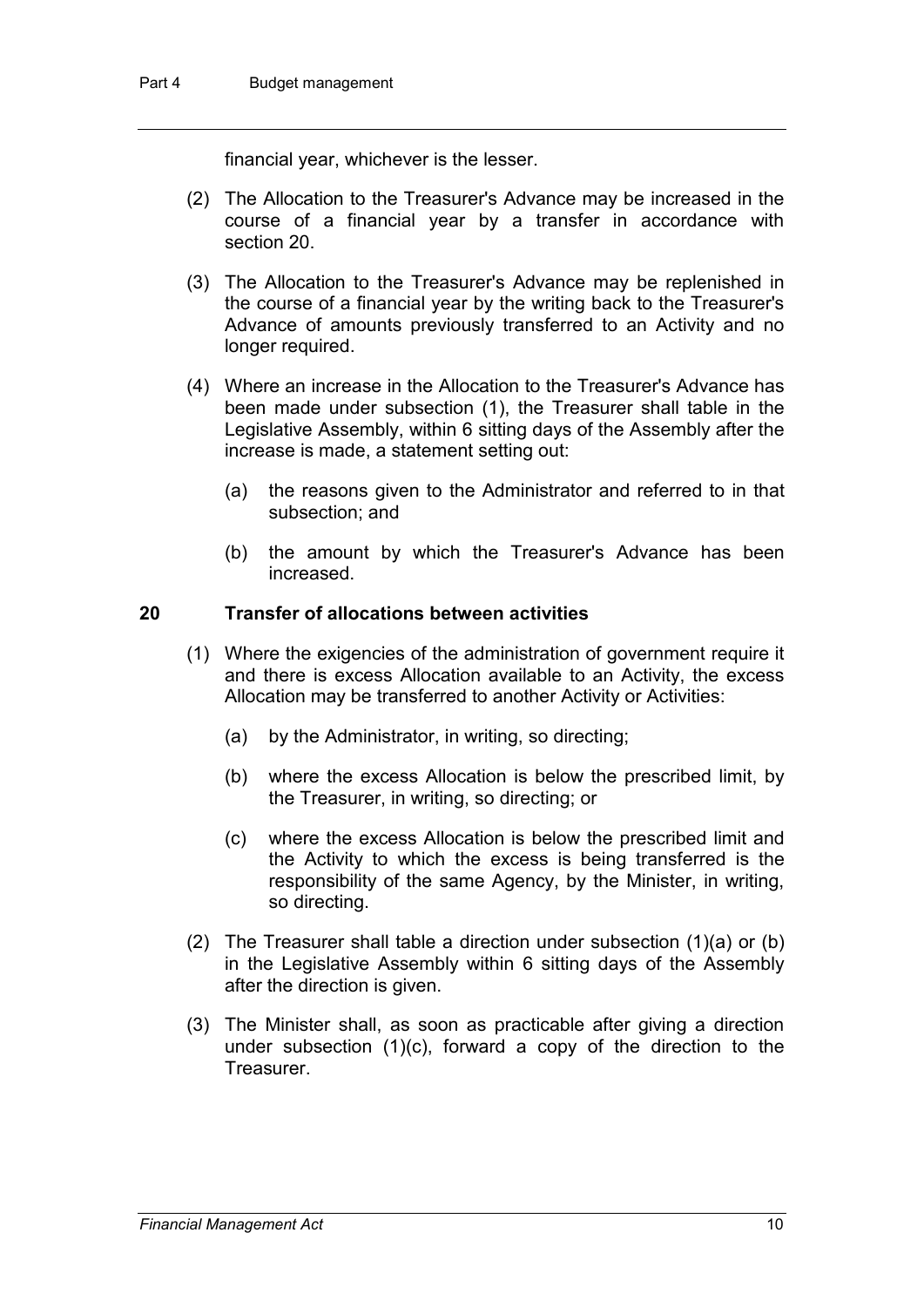#### **21 Allocation transferred with transfer of activity**

- (1) Where, after the passing of an Appropriation Act, the Administrator redistributes, in whole or in part, the public business amongst Agencies, the appropriate proportions, as determined by the Treasurer, of any Allocation involved shall be transferred accordingly.
- (2) For the purposes of accounting, on a redistribution referred to in subsection (1), an Allocation or expenditure incurred before the transfer referred to in that subsection, is deemed to have occurred in the Activity to which the Allocation has been transferred.
- (3) The Treasurer shall table in the Legislative Assembly, within 6 sitting days of the Assembly after the transfer in pursuance of subsection (1), a statement of the amounts of Allocation transferred and expenditure deemed under subsection (2) to have occurred.

#### **22 Transfer of allocation between financial years**

- (1) The Treasurer may, in writing, approve an additional Allocation of an amount not exceeding 5% of the Allocation for the financial year, and on the Treasurer so doing:
	- (a) the Allocation is increased by that amount for the financial year; and
	- (b) the subsequent financial year's forward estimate or Allocation, as the case may be, shall be deemed to be reduced by that amount.
- (2) If part of an Allocation in a financial year is not expended in the financial year, the Treasurer may, in writing, determine that an amount not exceeding 5% of the Allocation shall not lapse and on the Treasurer so doing:
	- (a) the Allocation is decreased by that amount for the financial year; and
	- (b) the subsequent financial year's forward estimate or Allocation, as the case may be, shall be deemed to be increased by that amount.
- (3) The Treasurer shall table an instrument of approval or determination under subsection (1) or (2) in the Legislative Assembly within 6 sitting days of the Assembly after signing it.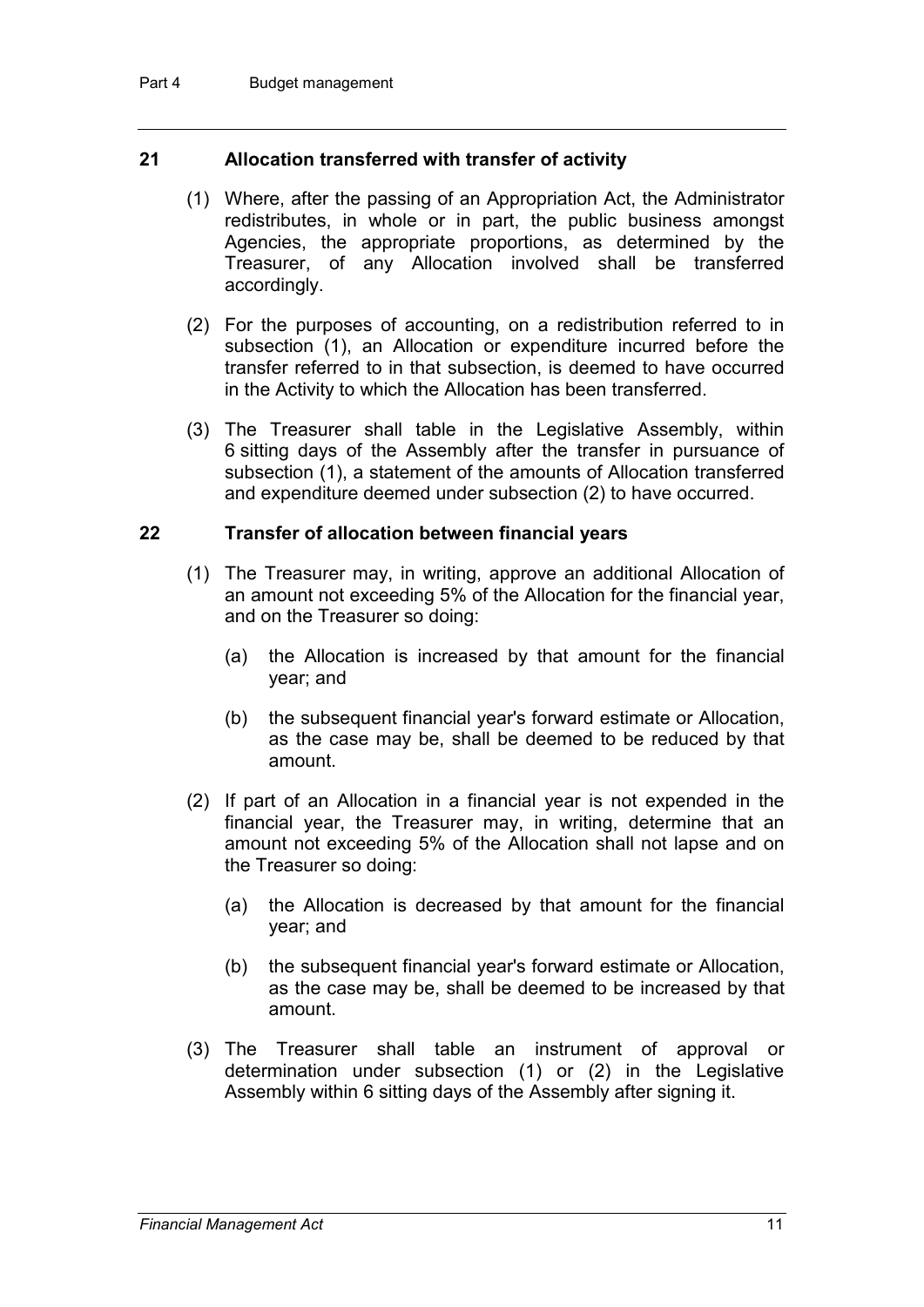#### **23 Varied allocation for certain receipts**

- (1) Where an amount estimated to be received under section 6(2)(b) or (c) into an Operating Account differs from that estimated in the statement of estimates of receipts for the financial year tabled in the Legislative Assembly with the Bill for the annual Appropriation Act, the Allocation to the appropriate Activity may be varied by so much of that amount, and on such conditions, as is determined by the Treasurer after consultation with the Minister.
- (2) A determination under subsection (1) may be made in respect of more than one financial year.
- (3) The Treasurer shall table an instrument of approval or determination under subsection (1) in the Legislative Assembly within 6 sitting days of the Assembly after signing it.

#### **24 Lapse of allocation**

An Allocation in respect of a financial year shall be available for the financial year only and, subject to section 22, the balance of the Allocation unexpended at the end of the financial year shall lapse and shall not be available in a subsequent financial year.

#### **25 Expenditure recouped**

Where expenditure is recouped in the financial year in which it was made from an Allocation, the amount recouped shall be taken in reduction of that expenditure.

#### **26 Expenditure unclaimed**

Subject to any other law of the Territory, expenditure that is unclaimed by the person entitled to it for such period after it becomes payable as the Treasurer determines shall be paid into the Consolidated Revenue Account.

#### **Part 5 Funds management**

#### **27 Official bank accounts**

- (1) The Treasurer shall open an account at a bank under the name "Northern Territory Government Account" and may open such other official bank accounts at such bank or banks as the Treasurer thinks fit.
- (2) A person shall not, except by the authority of the Treasurer, open an official bank account.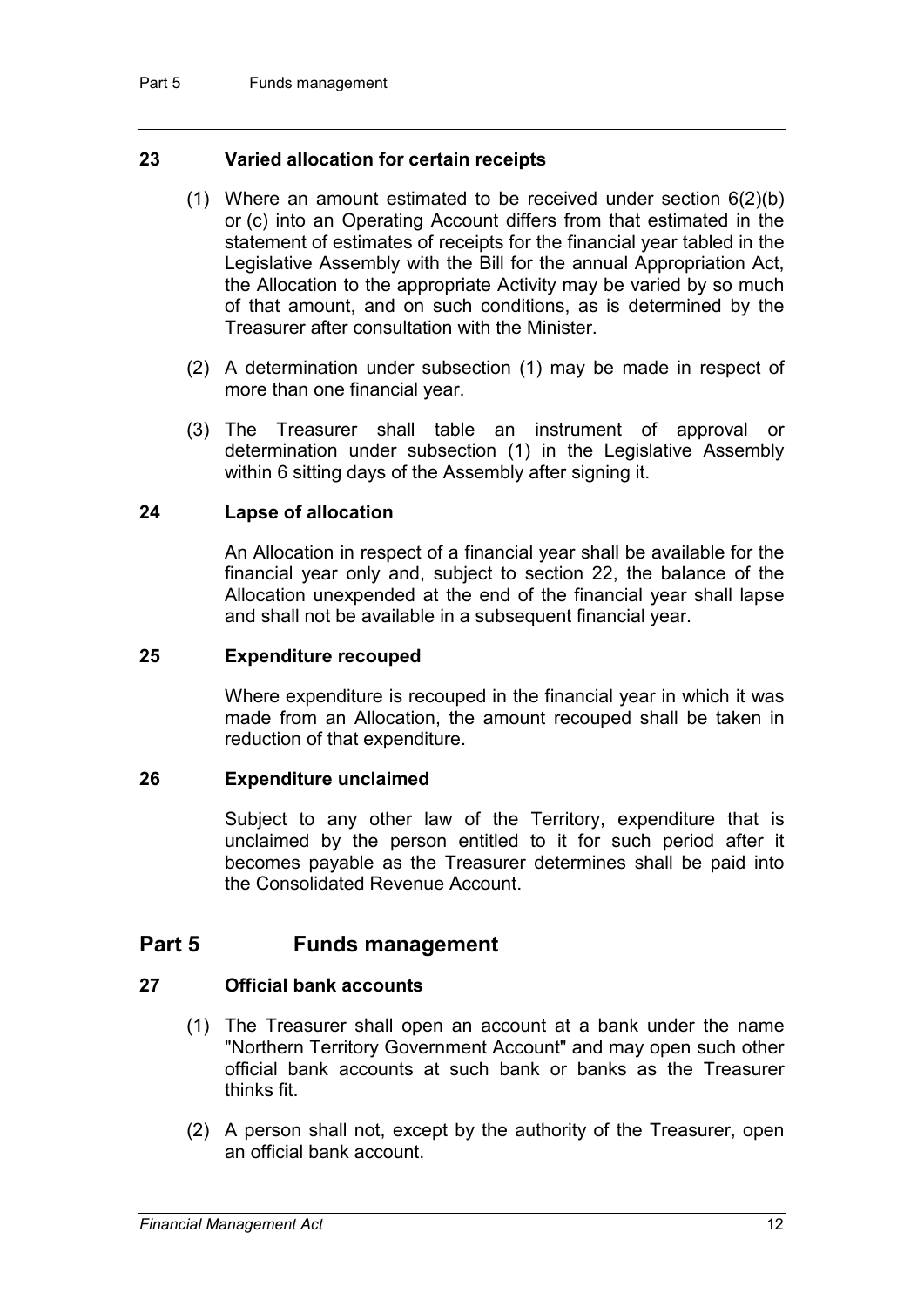- (3) Except as otherwise provided by or under this or any other Act, all money shall be kept in an official bank account.
- (4) Overdraft accommodation shall not be granted on an official bank account except by the authority of the Treasurer.
- (5) All moneys collected or received by an employee of an Agency shall be paid daily, or at such other intervals of time as the Treasurer directs, to the credit of the Northern Territory Government Account or such other official bank account as the Treasurer directs.
- (6) Money received and paid into an official bank account that is later ascertained to be not so payable may, with the approval of an Accountable Officer, be withdrawn from the bank account and paid to the person lawfully entitled to it.

#### **28 Withdrawal of money**

Money shall be withdrawn by an Accountable Officer from an official bank account as prescribed, and not otherwise.

#### **29 Investment of money**

- (1) The Treasurer:
	- (a) may determine from time to time whether any, and if so what, amount of money standing at credit in an official bank account is available for investment; and
	- (b) may invest the amount in such investments as are from time to time permitted by or under this Act, and for such periods, as the Treasurer thinks fit.
- (2) The Treasurer shall not make an investment referred to in subsection (1) except:
	- (a) in securities of or guaranteed by the Government of the Territory, the Commonwealth or a State or another Territory of the Commonwealth;
	- (b) in deposits, debentures, promissory notes or other securities of a statutory body the obligations of which are guaranteed by the Government of the Territory, the Commonwealth or a State or another Territory of the Commonwealth;
	- (c) in deposits, debentures, promissory notes or other securities of a body corporate or a bank that maintains such minimum credit rating specified by the Treasurer as is published from time to time by a credit rating agency approved by the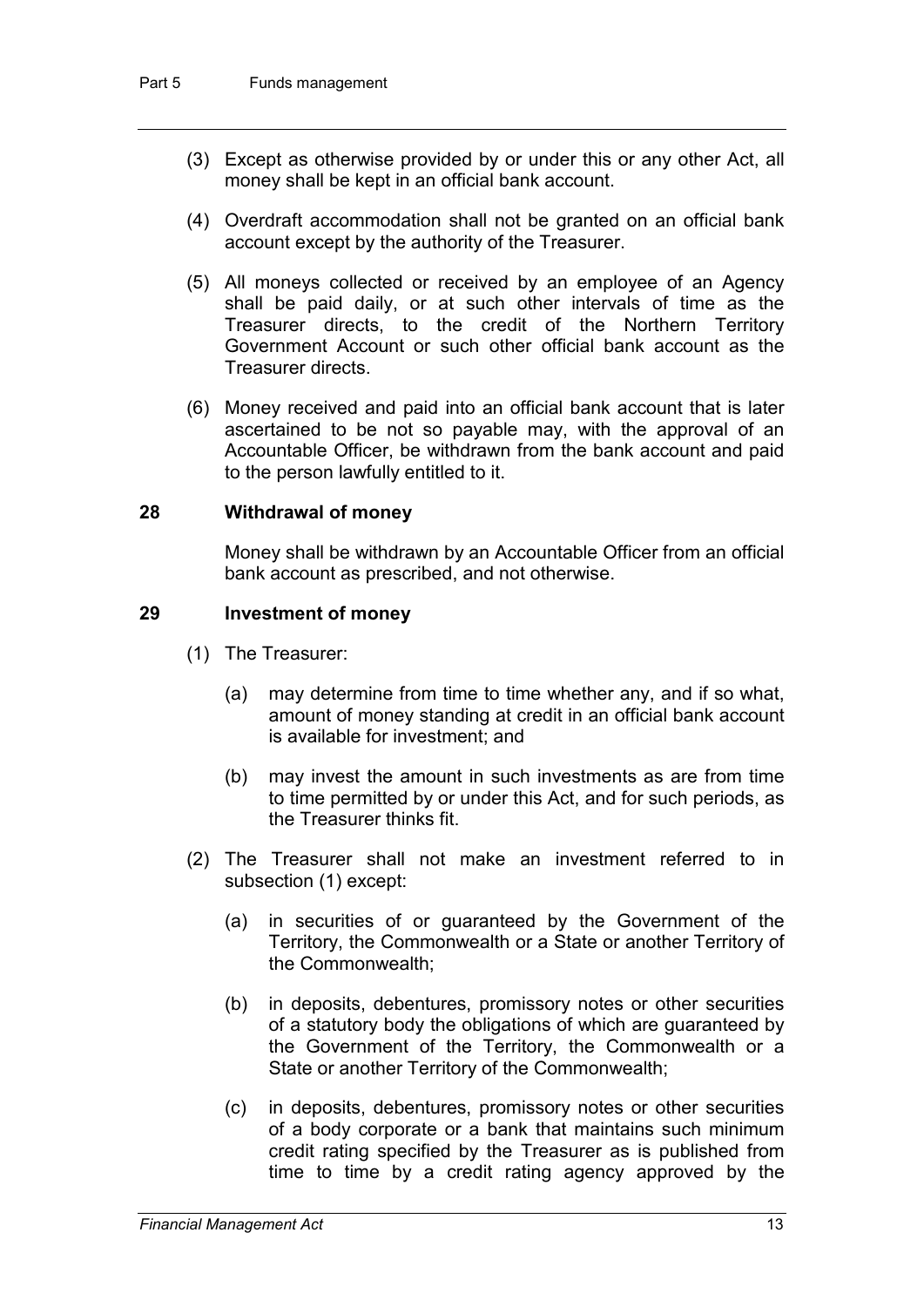Treasurer;

- (d) whether secured or unsecured:
	- (i) in capital market investments issued by a body corporate that maintains such minimum credit rating specified by the Treasurer as is published from time to time by a credit rating agency approved by the Treasurer;
	- (ii) in debentures, securities or other obligations of governments, government authorities or statutory bodies;
	- (iii) in promissory notes made by a body corporate referred to in paragraph (c) or a statutory body whether constituted under an Act of the Territory, the Commonwealth or a State or another Territory of the Commonwealth;
	- (iv) in futures contracts traded on a recognised futures exchange and in forward exchange or interest rate agreements complying with such terms and conditions as the Treasurer determines; or
	- (v) in notes, certificates, bonds, options, swaps, bills of exchange (specified by an entity specified in subsection (2)(a), (b) or (c)) and currency transactions in accordance with section 33(2);
- (e) with a dealer in the short term money market with established lines of credit with the Reserve Bank of Australia or a lender of last resort; or
- (f) in such other investments as the Treasurer determines.
- (3) The Treasurer shall table a determination under subsection (2)(f) in the Legislative Assembly within 6 sitting days of the Assembly after signing it.
- (4) Money received by the Treasurer as a result of an investment made under this section shall be paid to the official bank account from which the money the subject of the investment was drawn.

#### **30 No allocation needed for investment**

Payments of money made by the Treasurer in accordance with section 29 may be made without Allocation of money for the payments so made.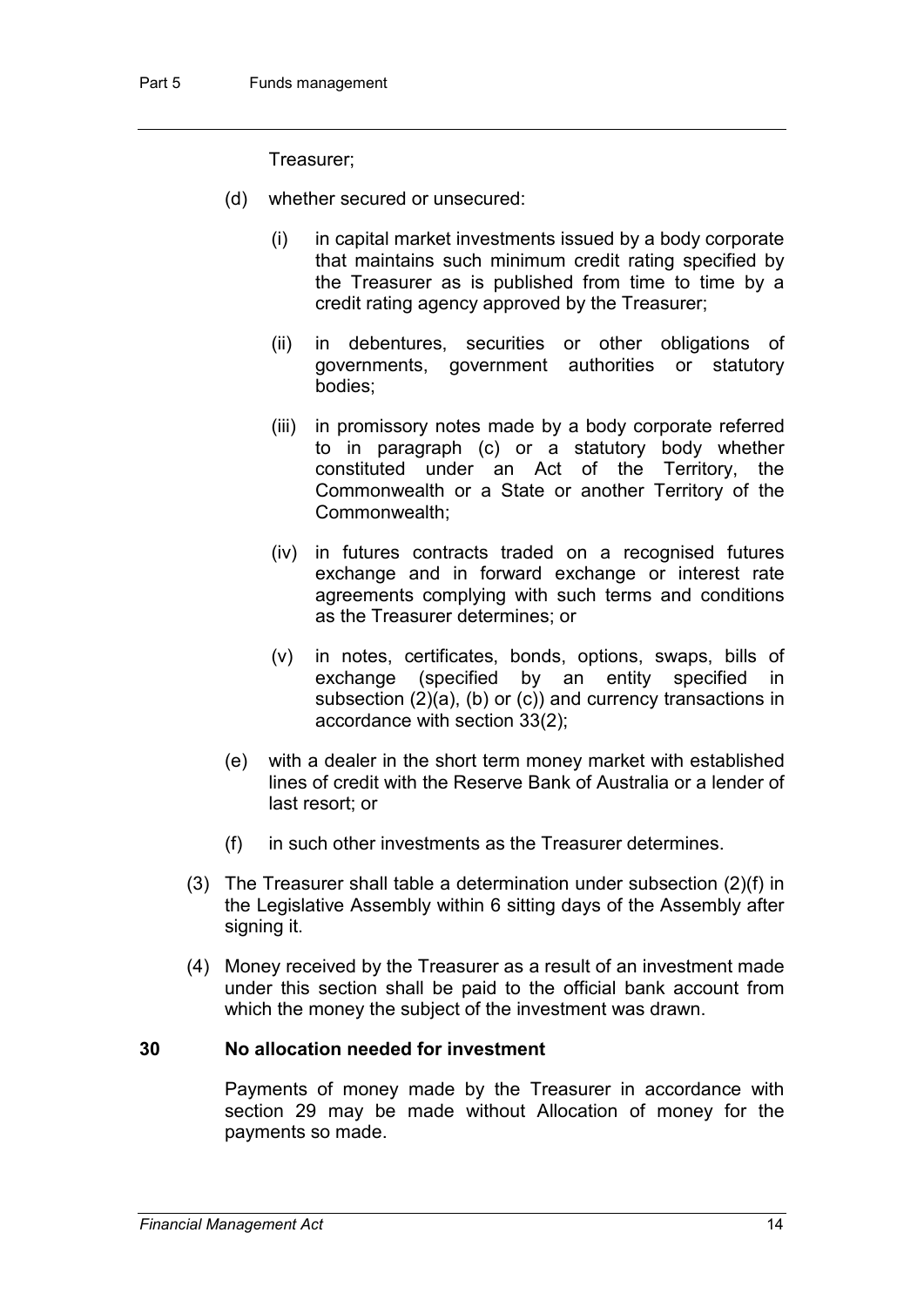#### **31 Lending**

- (1) The Treasurer may lend or advance money or otherwise make financial accommodation available to the Territory, an Agency, a local government council or other person.
- (2) The terms and conditions of lending shall be in accordance with the terms and conditions specified in the law authorising or permitting the advance.
- (3) The Accountable Officer of the Agency to which, or the relevant person to whom, the lending is made shall cause a record of the lending to be maintained.
- (4) The Accountable Officer shall review the record of the lending to ensure that lendings are properly repaid by the date on which they are due to be repaid.

#### **32 Borrowing**

- (1) The Treasurer may raise money or otherwise obtain financial accommodation in Australia or elsewhere for the Territory, an Agency, a local government council or other person.
- (2) No money shall be raised or financial accommodation otherwise obtained on the public credit of the Territory except by the authority of this Act or another law of the Territory.
- (3) Subject to this Act, the Territory may give security for the repayment of money raised or financial accommodation otherwise obtained on the public credit of the Territory and the payment of interest thereon.
- (4) All money raised or financial accommodation otherwise obtained by or on behalf of or received by the Territory pursuant to a financial agreement with the Commonwealth or otherwise on the public credit of the Territory shall be paid into an official bank account for credit to the Public Account.

#### **33 Other financial transactions**

- (1) The Treasurer may enter into interest rate swaps, currency swaps, hedge agreements, finance options, futures contracts or options, forward exchange rate agreements or analogous transactions, whether or not the transaction is entered into for the purpose of managing or protecting against a financial or currency risk.
- (2) Transactions relating to foreign currencies may be entered into with settlement fixed by reference to any time or circumstance.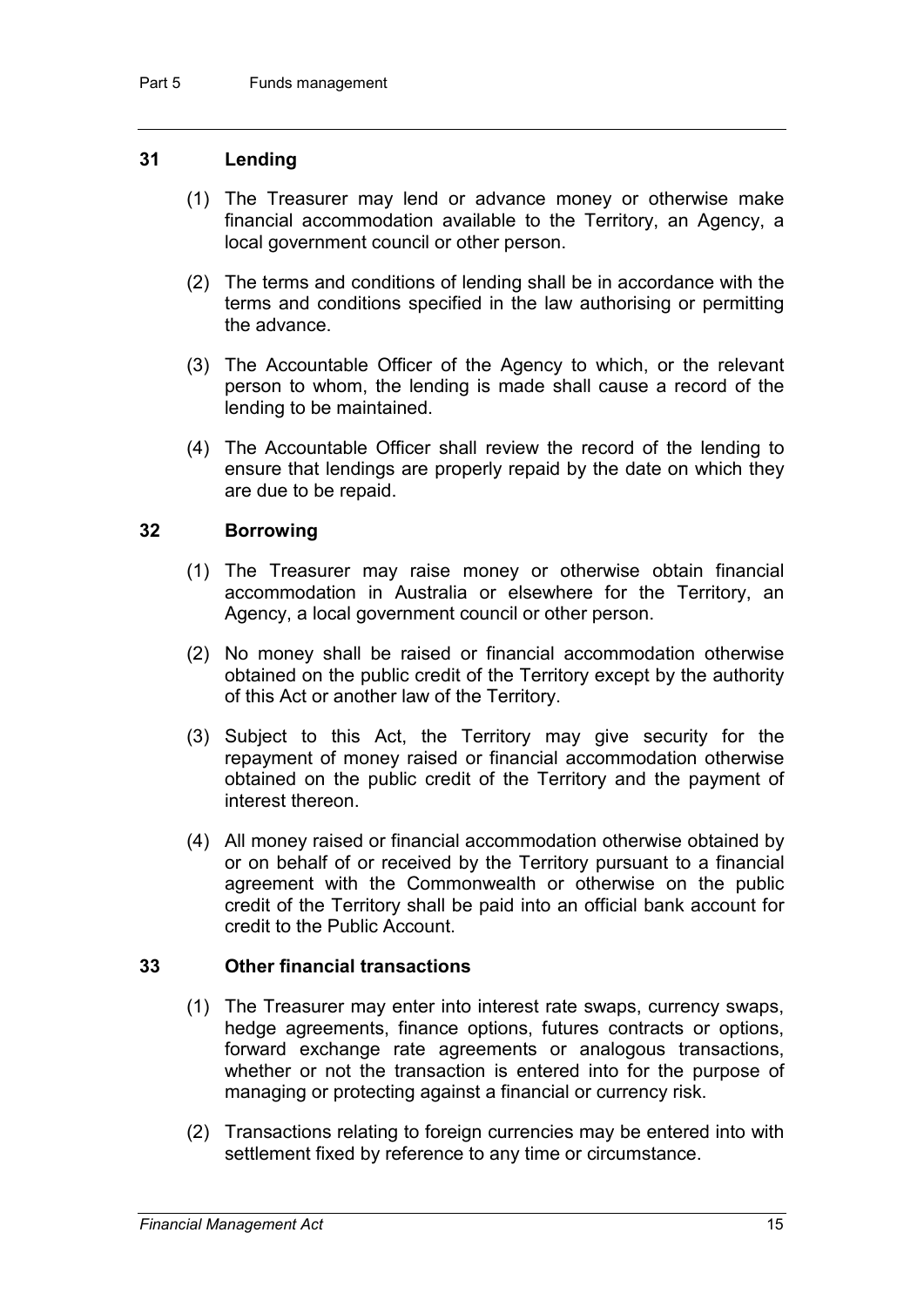#### **34 Guarantees and indemnities**

- (1) Where in the opinion of a minister (including the Treasurer) the interests of the Territory would benefit, that Minister may, with the agreement of the Treasurer, make arrangements for the Territory:
	- (a) to give a guarantee, on such terms as the Treasurer thinks fit, for the repayment of a loan by a person; or
	- (b) to indemnify a person for actual or potential liability in relation to the person's financial obligations.
- (2) Notwithstanding any other law of the Territory, an instrument effecting a guarantee or an indemnity referred to in subsection (1) shall be signed by the Treasurer, unless the Treasurer has agreed that it may be signed by the minister or some other person on behalf of the Territory.

#### **35 Losses and waivers**

- (1) The Treasurer may write off:
	- (a) irrecoverable amounts payable to the Territory or an Agency;
	- (b) losses or deficiencies of money; or
	- (c) the value of lost, deficient, condemned, unserviceable, abandoned or obsolete property.
- (2) The Treasurer may:
	- (a) waive or postpone the right of the Territory or an Agency to:
		- (i) the payment of an amount, or of an amount included in a class of amounts, payable to the Territory; or
		- (ii) the recovery of any property or of property included in a class of property; or
	- (b) dispose of property by way of gift where the Treasurer is satisfied that that course is the most appropriate action to be taken.
- (3) The power conferred by subsection (2) is in addition to, and does not derogate from, any other power conferred on the Treasurer by any other law of the Territory.

#### **36 Payment of dividend or repayment of equity**

(1) Where, in respect of a Government Business Division, the Treasurer is satisfied that there are the resources to pay a dividend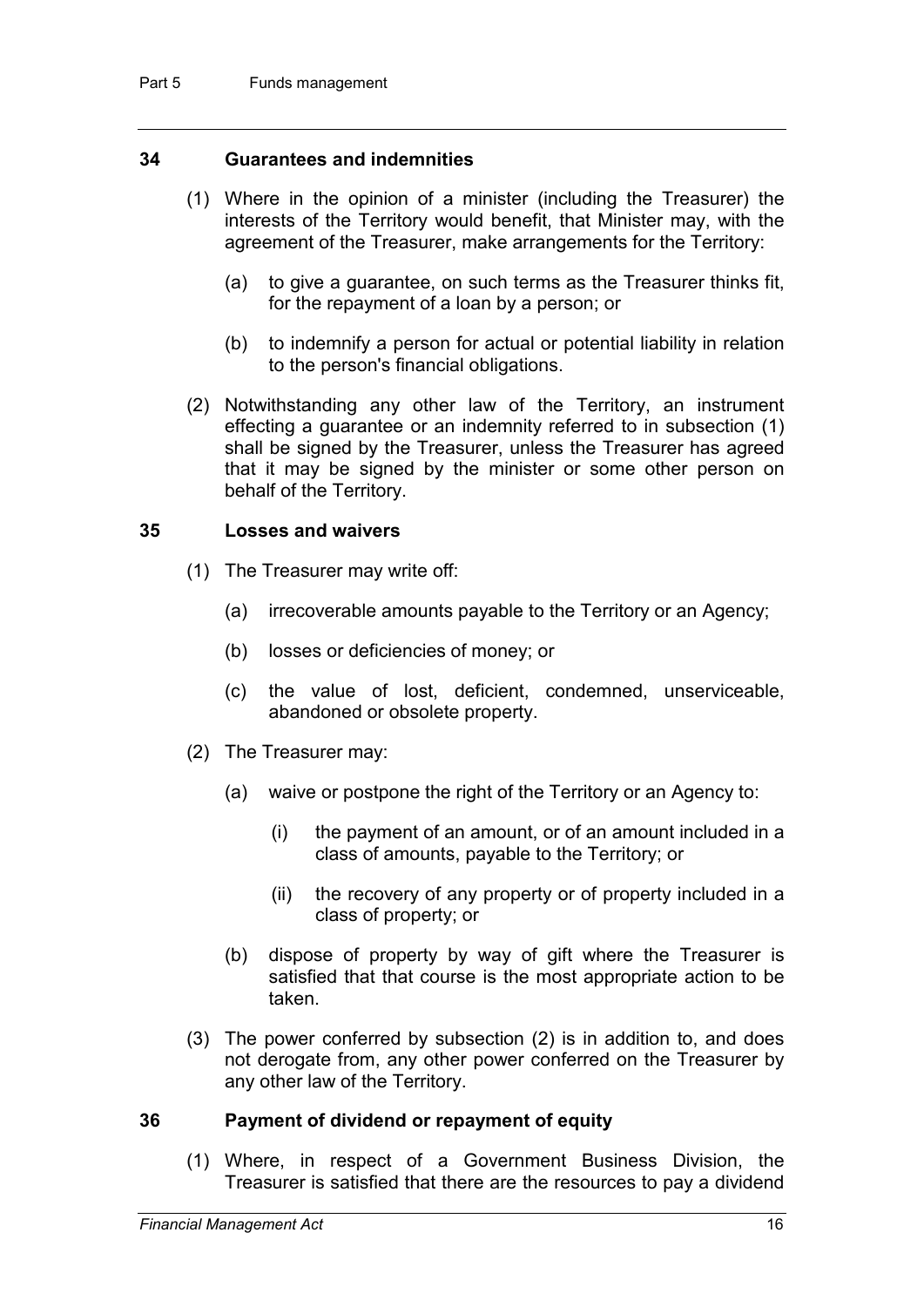or make a repayment of equity, the Treasurer may determine in writing that the dividend be paid or the repayment of equity be made from the Government Business Division Operating Account to the Territory.

- (2) A determination under subsection (1) may be made subject to such terms and conditions in relation to the making of the payment as the Treasurer thinks appropriate.
- (3) The Accountable Officer responsible for the Government Business Division the subject of a determination under subsection (1) shall comply with the determination.

#### **37 Ex gratia payments**

- (1) Notwithstanding anything contained in this Act, if the Treasurer is satisfied that, by reason of special circumstances, it is proper to do so, the Treasurer may direct the payment of an amount of money ex gratia.
- (2) Subsection (1) does not authorise a payment of money ex gratia unless the special circumstances arose in the course of the business of the Government of the Territory and unless money is lawfully available to make the payment.

#### **Part 6 Administration**

#### **38 Treasurer's Directions**

- (1) The Treasurer may, from time to time, issue directions to Accountable Officers concerning the principles, practices and procedures to be observed in the administration of the financial affairs of the Territory and Agencies.
- (2) Every Accountable Officer and every employee of an Agency shall comply with the Treasurer's Directions.

#### **39 Delegation**

(1) A person on whom a function is imposed or power conferred by or under this Act (whether by reference to an office or otherwise) may, by instrument in writing, delegate to a person or a person from time to time holding, acting in or performing the duties of a named office, designation or position any of those powers and functions, other than this power of delegation.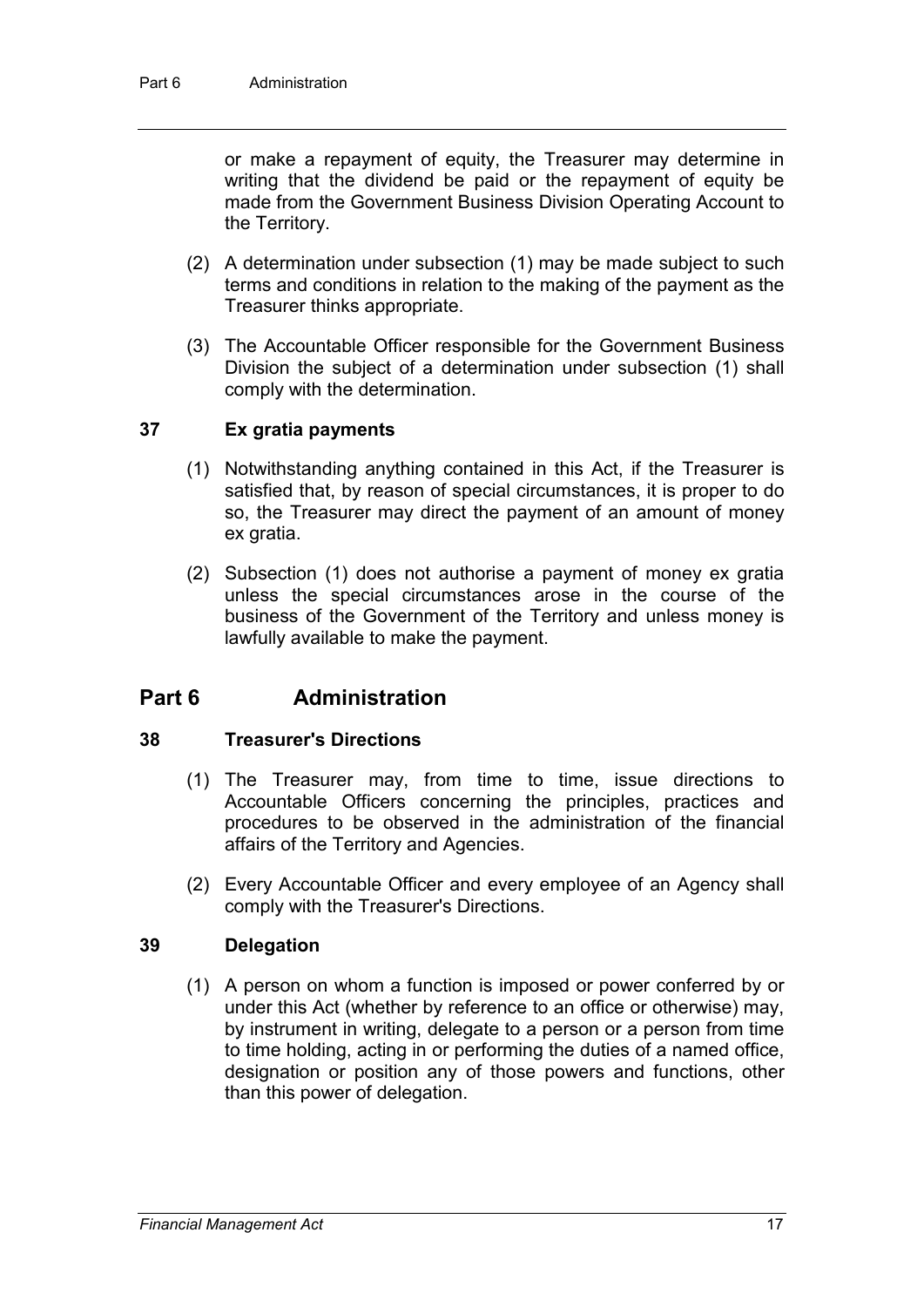- (2) A power or function delegated under this section, when exercised or performed by the delegate is, for the purposes of this Act, deemed to have been exercised or performed by the person who delegated the power or function.
- (3) A delegation under this section does not prevent the exercise of a power or the performance of a function by the person who delegated the power or function.
- (4) This section does not apply to:
	- (a) the power to make regulations;
	- (b) a power related to the investigation or detection of offences or unlawful acts; or
	- (c) a power to delegate a power or function.

#### **Part 7 Miscellaneous**

#### **40 Offences**

A person who contravenes or fails to comply with a provision of this Act that applies to him or her is guilty of an offence.

Penalty: \$10,000.

#### **41 Regulations**

The Administrator may make regulations, not inconsistent with this Act, prescribing all matters:

- (a) required or permitted by this Act to be prescribed; or
- (b) necessary or convenient to be prescribed for carrying out or giving effect to this Act,

and in particular for or in relation to:

- (c) the collection, receipt, custody, issue, expenditure, due accounting for and care and management of all moneys by or on behalf of the Territory or an Agency and whether inside or outside of Australia;
- (d) the recording, examination, inspection and checking of all receipts and expenditures and the keeping of all necessary accounts and records;
- (e) the requirements in respect of records and documents;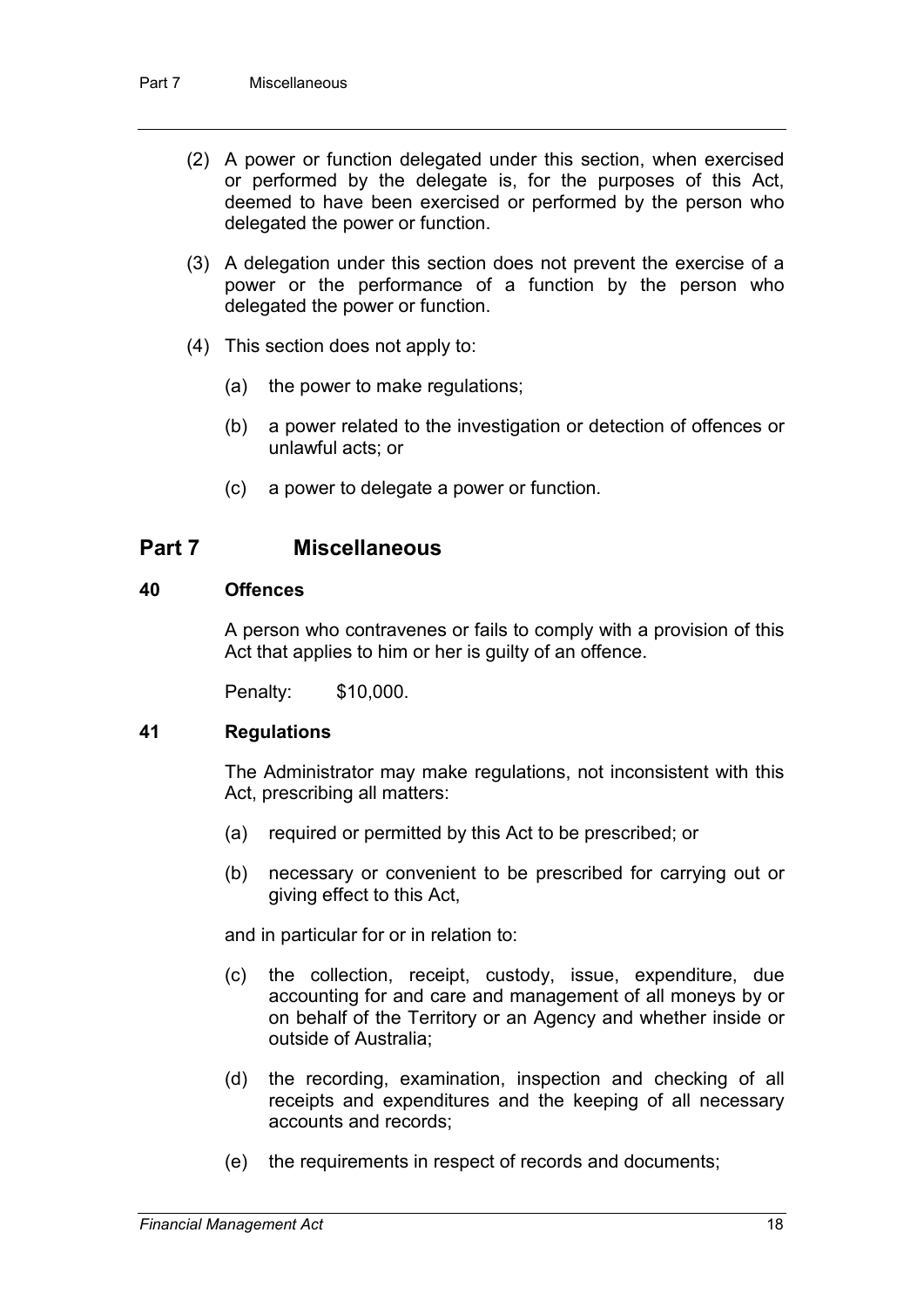- (f) the custody, issue, sale or other disposal and writing off of property and the proper accounting for and stocktaking of that property;
- (g) the liability of persons for or in relation to the loss of money or property of the Territory or an Agency and the repair and replacement of property damaged or destroyed;
- (h) the apportionment of such liability between persons;
- (j) the disposal of unclaimed property;
- (k) the inspection and examination by a person other than the Auditor-General and the checking of books, accounts, statements, returns, records and vouchers prepared and kept outside Australia in respect of money and property referred to in paragraph (c) outside of Australia;
- (m) the issue of securities or kinds of securities in relation to borrowings by the Territory, Agencies or other statutory corporations;
- (n) the inscription, transmission and transfer of such securities;
- (p) the payment of interest in respect of such borrowings;
- (q) the redemption of such securities;
- (r) the conduct and management of registries established for the purposes of this Act; and
- (s) imposing penalties, not exceeding \$5,000, for a breach of the Regulations.

#### **Part 8 Repeal, savings and transitional**

#### **42 Repeal**

The Acts specified in the Schedule are repealed.

#### **43 Previous authorities and procedures to suffice**

Where, after the commencement of this Act, a payment is required to be made or an expenditure committed in respect of which this Act, the Regulations or the Treasurer's Directions would have required an authority to be given or a procedure to be followed at a time which, in the ordinary course of events, would have been before that commencement, it shall be sufficient if a like authority was given or a like procedure was followed in relation to that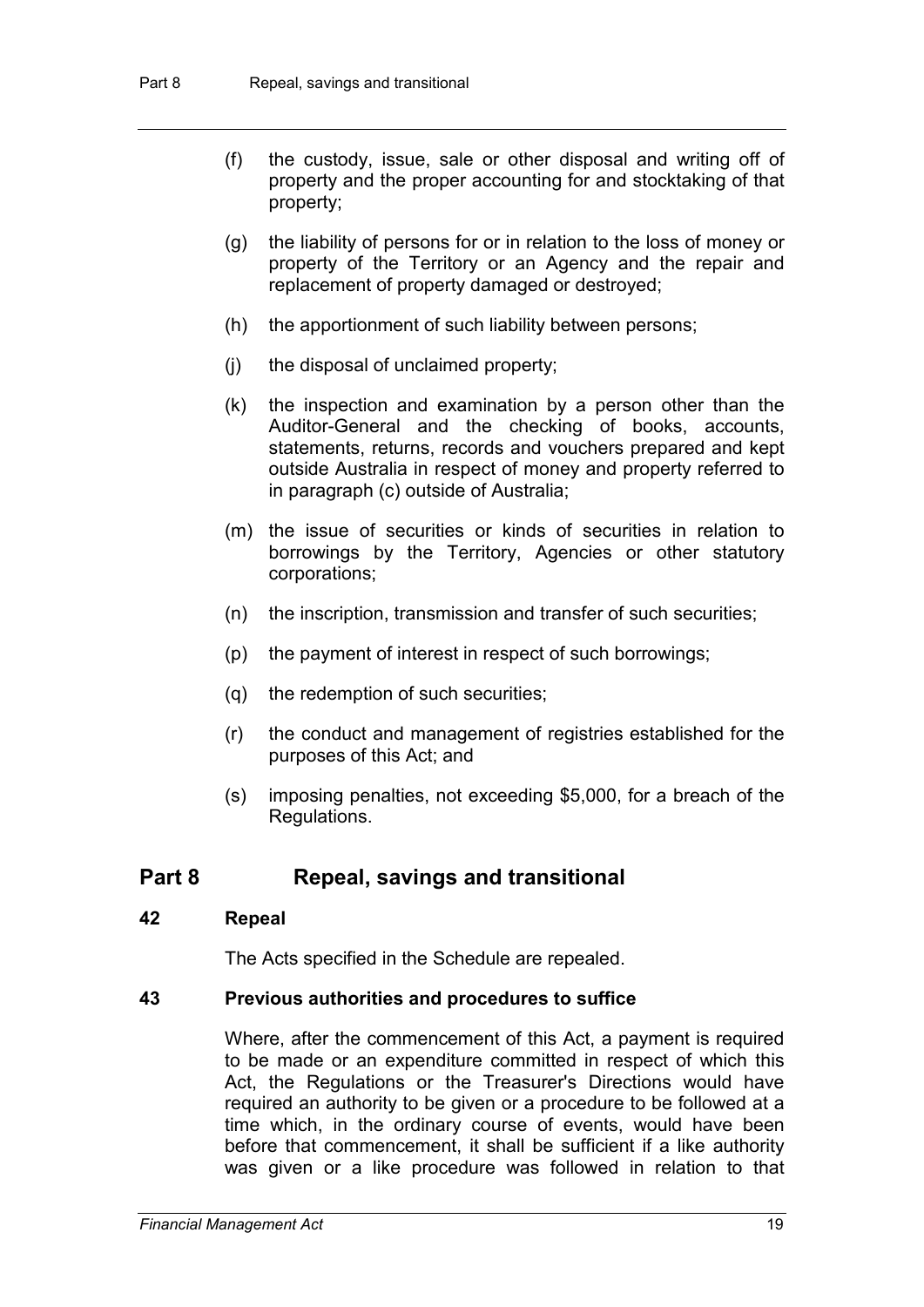payment or that commitment before the commencement of this Act.

#### **44 Money held in trust accounts**

- (1) On the commencement of this Act all Trust Accounts under section 6 or 59 of the *Financial Administration and Audit Act* as in force immediately before that commencement shall be deemed to be closed and the funds standing to the credit of those accounts shall, subject to subsection (2), be transferred on the directions of the Treasurer into such Operating Accounts and Accountable Officer's Trust Accounts under this Act as the Treasurer thinks fit, and the Treasurer has the necessary power and authority to give such directions.
- (2) In giving a direction under subsection (1) the Treasurer shall ensure that the Operating Account into which the funds are to be transferred is that in respect of an Agency having a function most closely related to the function or purpose for which the funds were held in the original Trust Account and that they will be held after their transfer subject to such conditions as the Treasurer thinks necessary to ensure their appropriate use for the function or purpose.

#### **45 Saving of Regulations**

The:

- (a) *Treasury Regulation* (other than Part III); and
- (b) *Treasury (Northern Territory Stock) Regulation*,

as in force immediately before the commencement of this Act, shall continue in force, and may be repealed or amended, as if made under this Act.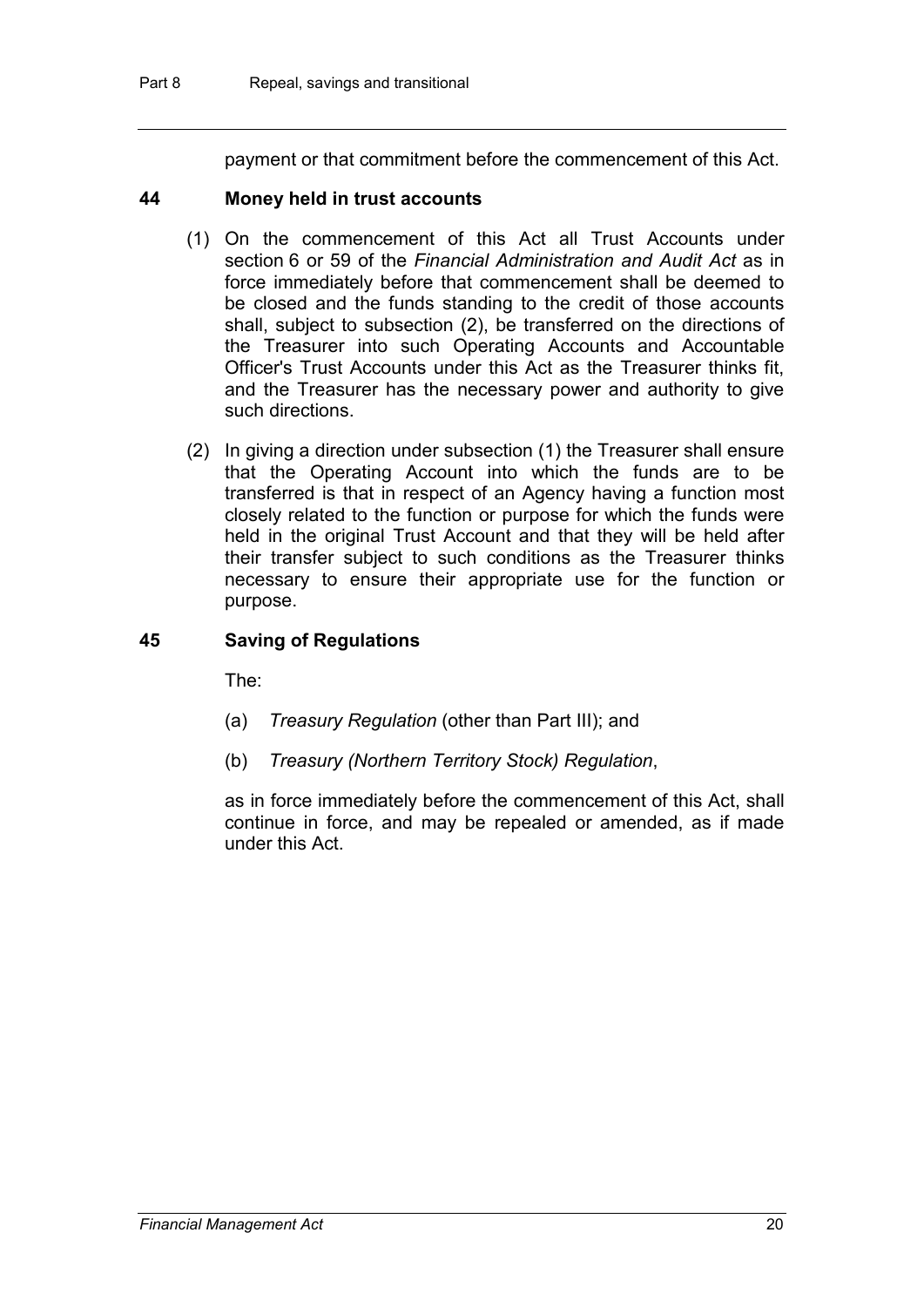# **Schedule**

section 42

#### Acts Repealed

| <b>Financial Administration and Audit Ordinance 1978</b>                | (No. 37 of 1978)  |
|-------------------------------------------------------------------------|-------------------|
| Financial Administration and Audit Act (No. 2) 1978                     | (No. 89 of 1978)  |
| Financial Administration and Audit Act (No. 3) 1978                     | (No. 20 of 1979)  |
| <b>Financial Administration and Audit Act 1979</b>                      | (No. 96 of 1979)  |
| Financial Administration and Audit Act (No. 2) 1979                     | (No. 147 of 1979) |
| <b>Financial Administration and Audit Amendment</b><br>Act 1982         | (No. 39 of 1982)  |
| <b>Financial Administration and Audit Amendment</b><br>Act 1983         | (No. 39 of 1983)  |
| <b>Financial Administration and Audit Amendment</b><br>Act 1984         | (No. 18 of 1984)  |
| <b>Financial Administration and Audit Amendment</b><br>Act 1987         | (No. 46 of 1987)  |
| <b>Financial Administration and Audit Amendment</b><br>Act 1988         | (No. 34 of 1988)  |
| <b>Financial Administration and Audit Amendment</b><br>Act 1989         | (No. 15 of 1989)  |
| <b>Financial Administration and Audit Amendment</b><br>Act 1990         | (No. 26 of 1990)  |
| <b>Financial Administration and Audit Amendment</b><br>Act 1992         | (No. 30 of 1992)  |
| <b>Financial Administration and Audit Amendment</b><br>Act 1993         | (No. 16 of 1993)  |
| <b>Financial Administration and Audit Amendment Act</b><br>(No. 2) 1993 | (No. 55 of 1993)  |
| <b>Financial Administration and Audit Amendment</b><br>Act 1994         | (No. 1 of 1994)   |